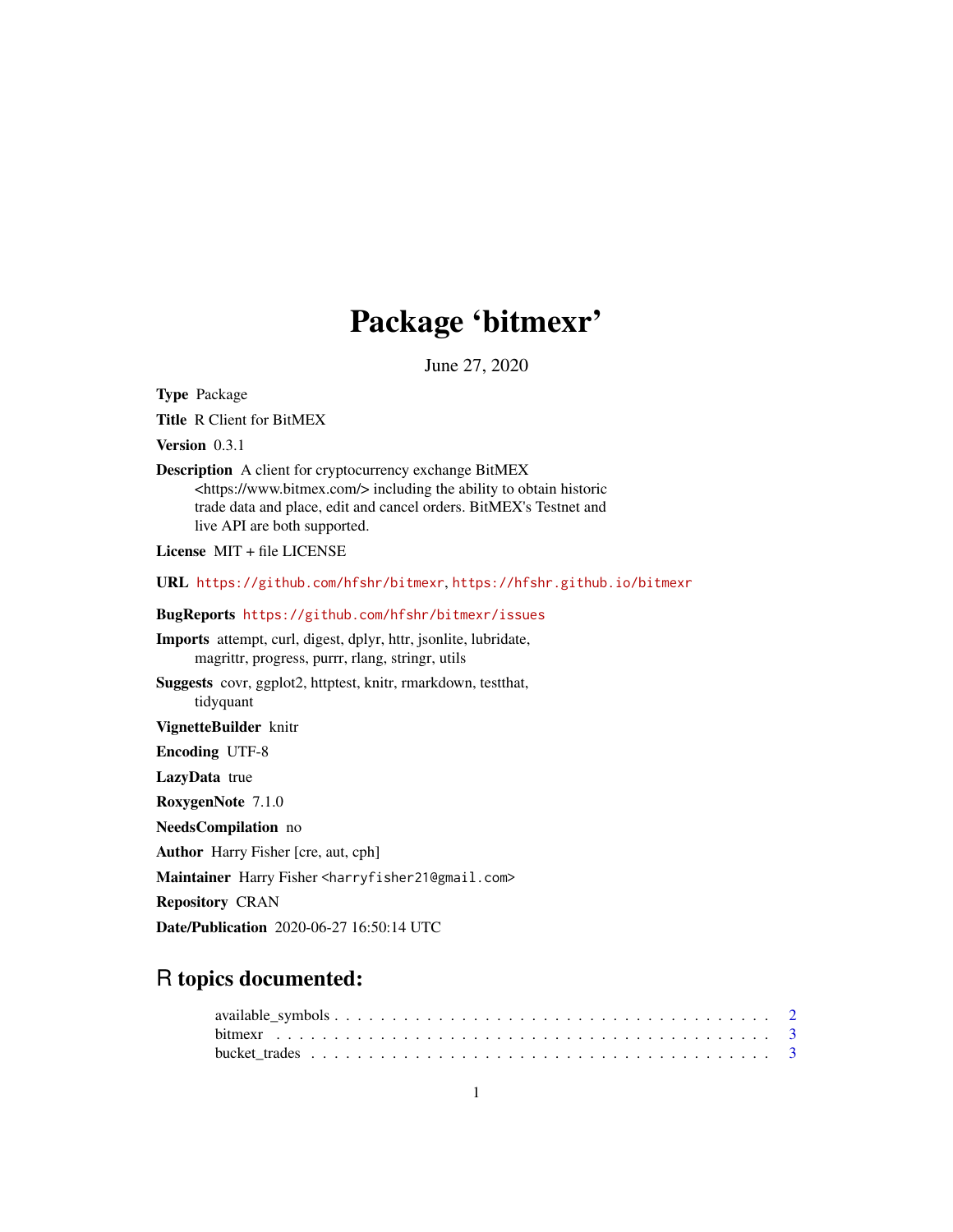<span id="page-1-0"></span>

| Index | 29 |
|-------|----|

<span id="page-1-1"></span>available\_symbols *Available symbols*

# Description

Available symbols

# Usage

available\_symbols()

# Value

A character vector of currently available symbols to be used as the symbol value in functions within the package.

# Examples

available\_symbols()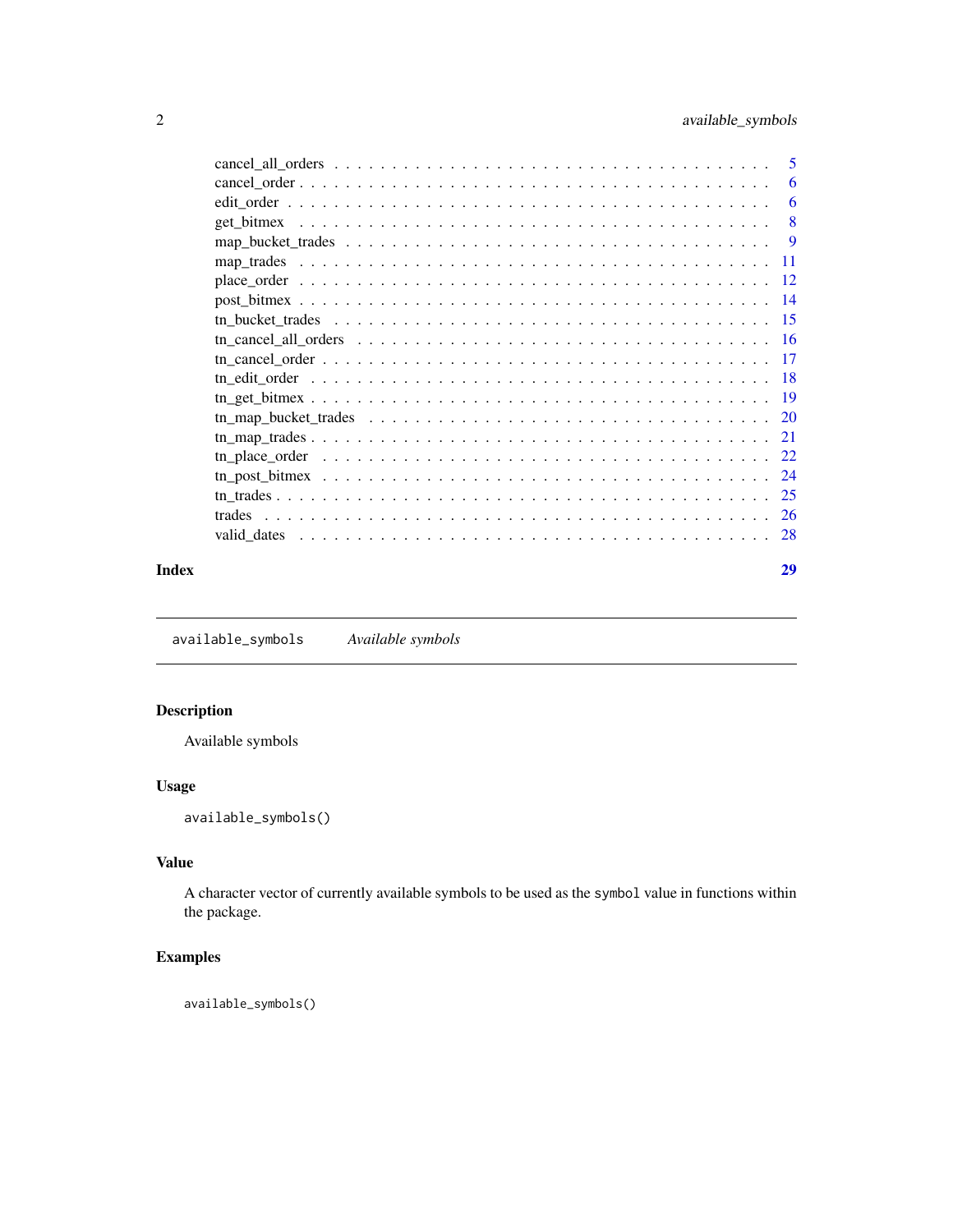<span id="page-2-0"></span>

# Description

bitmexr provides tools to access the API for the BitMEX cryptocurrency derivatives exchange https://www.bitmex.com/.

# See Also

- https://www.bitmex.com/app/apiOverview
- https://www.bitmex.com/api/explorer/

<span id="page-2-1"></span>bucket\_trades *Bucketed trade data*

# Description

bucket\_trades() retrieves open high low close (OHLC) data for the specified symbol/time frame.

# Usage

```
bucket_trades(
 binsize = "1m",partial = "false",
  symbol = "XBTUSD",
  count = 1000,
  reverse = "true",
  filter = NULL,
  columns = NULL,
  start = NULL,
  startTime = NULL,
  endTime = NULL,
 use_auth = FALSE
```
# $\mathcal{L}$

| binSize | character string. The time interval to bucket by, must be one of: "1m", "5m",<br>"1h" or "1d".                                 |
|---------|--------------------------------------------------------------------------------------------------------------------------------|
| partial | character string. Either "true" of "false". If "true", will send in-progress<br>(incomplete) bins for the current time period. |
| symbol  | a character string for the instrument symbol. Use available_symbols() to see<br>available symbols.                             |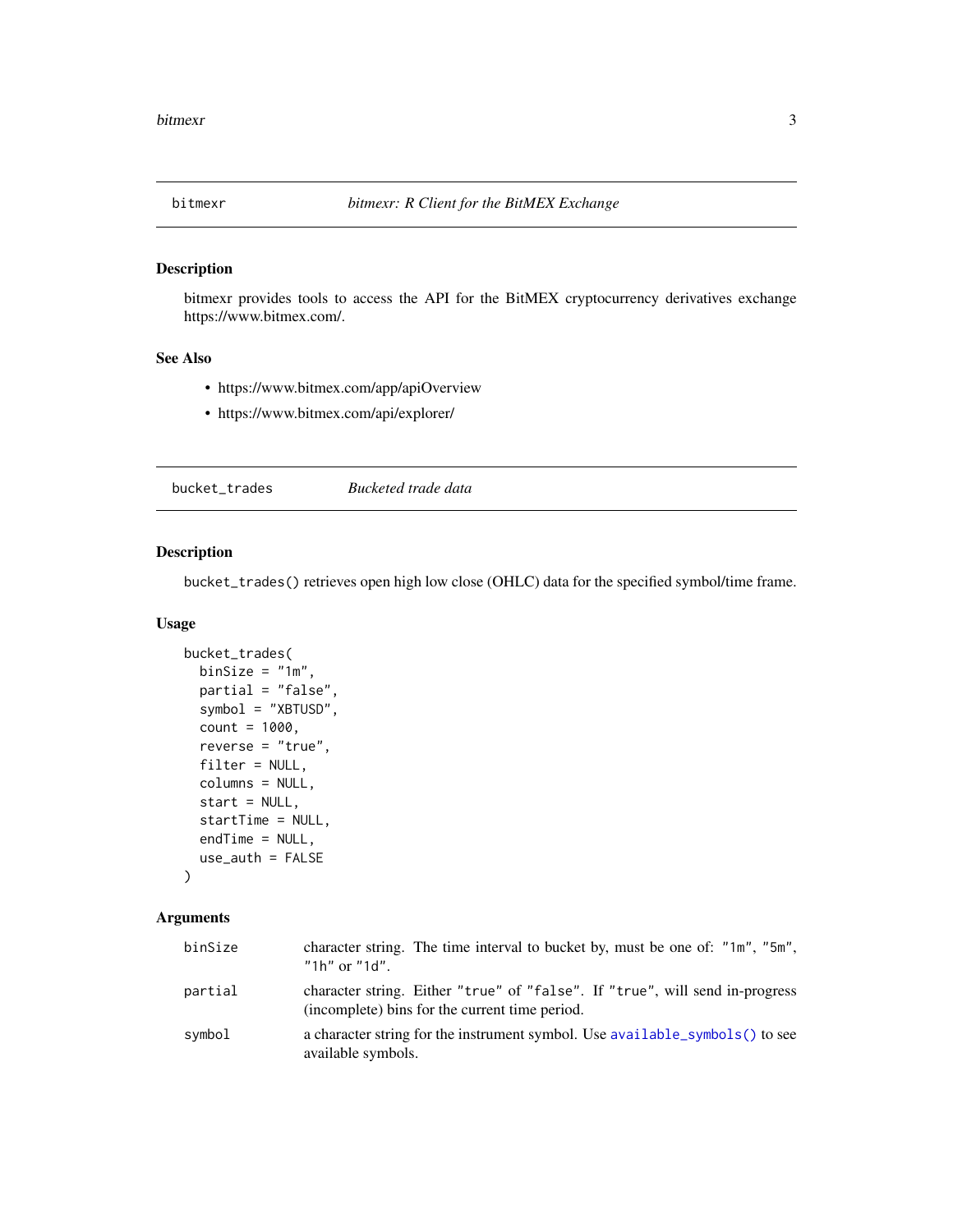<span id="page-3-0"></span>

| count     | an optional integer to specify the number of rows to return. Maximum of 1000<br>(the default) per request.                                       |
|-----------|--------------------------------------------------------------------------------------------------------------------------------------------------|
| reverse   | an optional character string. Either "true" of "false". If "true", result will<br>be ordered with starting with the newest (defaults to "true"). |
| filter    | an optional character string for table filtering. Send JSON key/value pairs, such<br>as "{'key':'value'}". See examples.                         |
| columns   | an optional character vector of column names to return. If NULL, all columns<br>will be returned.                                                |
| start     | an optional integer. Can be used to specify the starting point for results.                                                                      |
| startTime | an optional character string. Starting date for results in the format "yyyy-mm-dd"<br>or "yyyy-mm-dd hh-mm-ss".                                  |
| endTime   | an optional character string. Ending date for results in the format "yyyy-mm-dd"<br>or "yyyy-mm-dd hh-mm-ss".                                    |
| use_auth  | logical. Use TRUE to enable authentication with API key.                                                                                         |

# Details

The API will only return 1000 rows per call. If the desired time frame requires more than one API call, consider using [map\\_bucket\\_trades\(\)](#page-8-1).

#### Value

bucket\_trades() returns a data.frame containing:

- timestamp: POSIXct. Date and time of trade.
- symbol: character. Instrument ticker.
- open: numeric. Opening price for the bucket.
- high: numeric. Highest price in the bucket.
- low: numeric. Lowest price in the bucket.
- close: numeric. Closing price of the bucket.
- trades: numeric. Number of trades executed within the bucket.
- volume: numeric. Volume in USD.
- vwap: numeric. Volume weighted average price.
- lastSize: numeric. Size of the last trade executed.
- turnover: numeric. How many satoshi were exchanged.
- homeNotional: numeric. BTC value of the bucket.
- foreignNotional: numeric. USD value of the bucket.

#### References

urlhttps://www.bitmex.com/api/explorer/#!/Trade/Trade\_getBucketed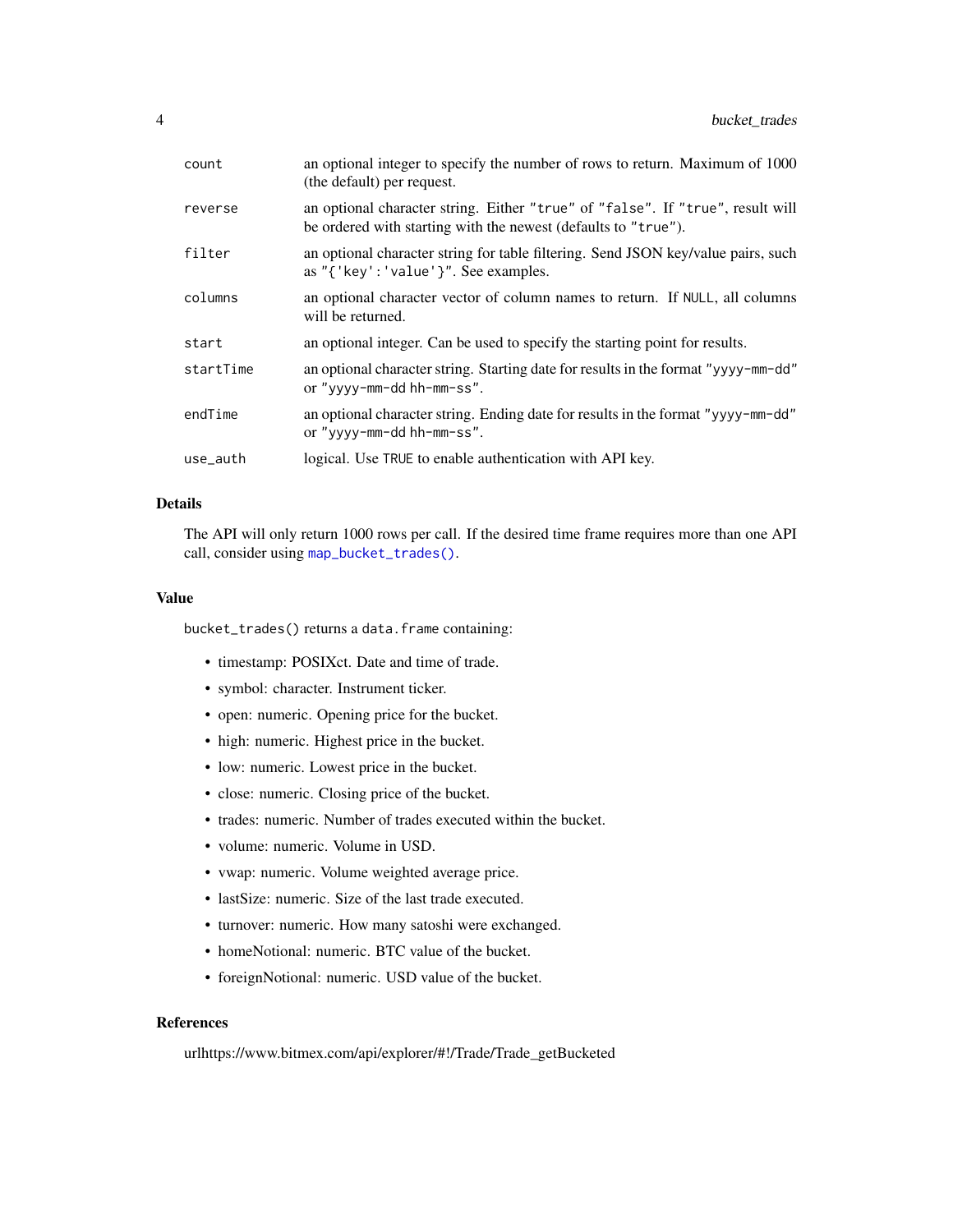# <span id="page-4-0"></span>cancel\_all\_orders 5

# Examples

```
## Not run:
# Return most recent data for symbol `"ETHUSD"` for 1 hour buckets
bucket_trades(
 binSize = "1h",
  symbol = "ETHUSD",
  count = 10)
## End(Not run)
```
cancel\_all\_orders *Cancel all orders*

# Description

Cancel all orders that have been placed for a specific symbol, or use a filter to select specific orders.

# Usage

```
cancel_all_orders(symbol = NULL, filter = NULL, text = NULL)
```
# Arguments

| symbol | string. Optional symbol. If provided, only cancels orders for that symbol.                        |
|--------|---------------------------------------------------------------------------------------------------|
| filter | string. Optional filter for cancellation. Use to only cancel some orders, e.g.<br>"side": "Buy"'. |
| text   | string. Optional cancellation annotation. e.g. 'Spread Exceeded'.                                 |

# Value

Returns a data.frame with information about the orders that were cancelled. See [https://www.](https://www.bitmex.com/api/explorer/#!/Order/Order_cancelAll) [bitmex.com/api/explorer/#!/Order/Order\\_cancelAll](https://www.bitmex.com/api/explorer/#!/Order/Order_cancelAll) for more information.

# Examples

```
## Not run:
# cancel all "Buy" orders
cancel_all_orders(filter = '{"side": "Buy"}')
```
## End(Not run)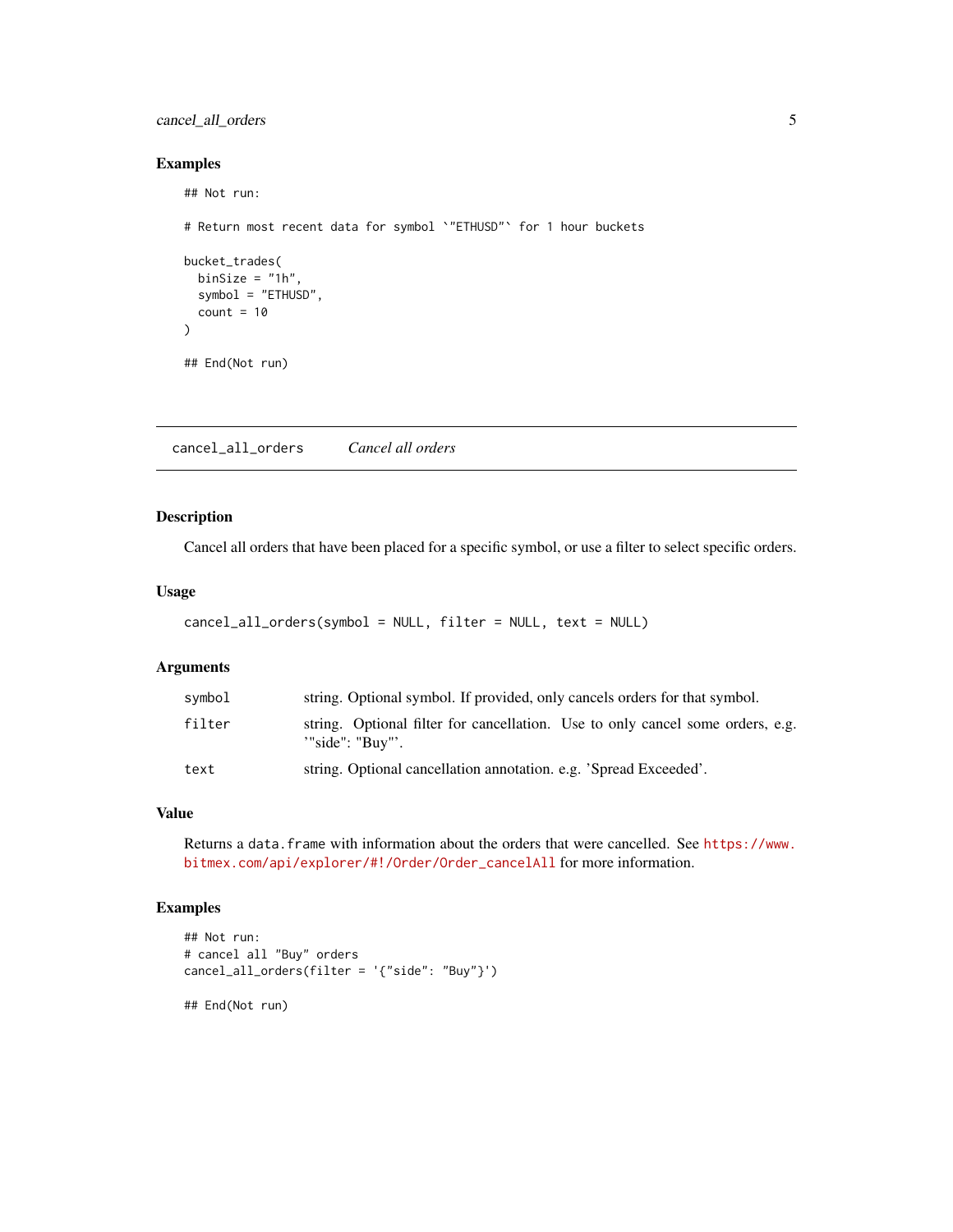<span id="page-5-0"></span>cancel\_order *Cancel order*

# Description

Cancel an order that has been placed.

# Usage

```
cancel_order(orderID = NULL, clOrdID = NULL, text = NULL)
```
# Arguments

| orderID | string. Order ID.                                                 |
|---------|-------------------------------------------------------------------|
| clOrdID | string. Optional client ID set when placing an order.             |
| text    | string. Optional cancellation annotation. e.g. 'Spread Exceeded'. |

# Value

Returns a data.frame with details about the order that was cancelled. See [https://www.bitmex.](https://www.bitmex.com/api/explorer/#!/Order/Order_cancel) [com/api/explorer/#!/Order/Order\\_cancel](https://www.bitmex.com/api/explorer/#!/Order/Order_cancel) for more information.

# Examples

```
## Not run:
# Cancel an order
cancel_order(clOrdID = "myorderid")
```
## End(Not run)

edit\_order *Edit an order*

# Description

Edit an order that has been placed.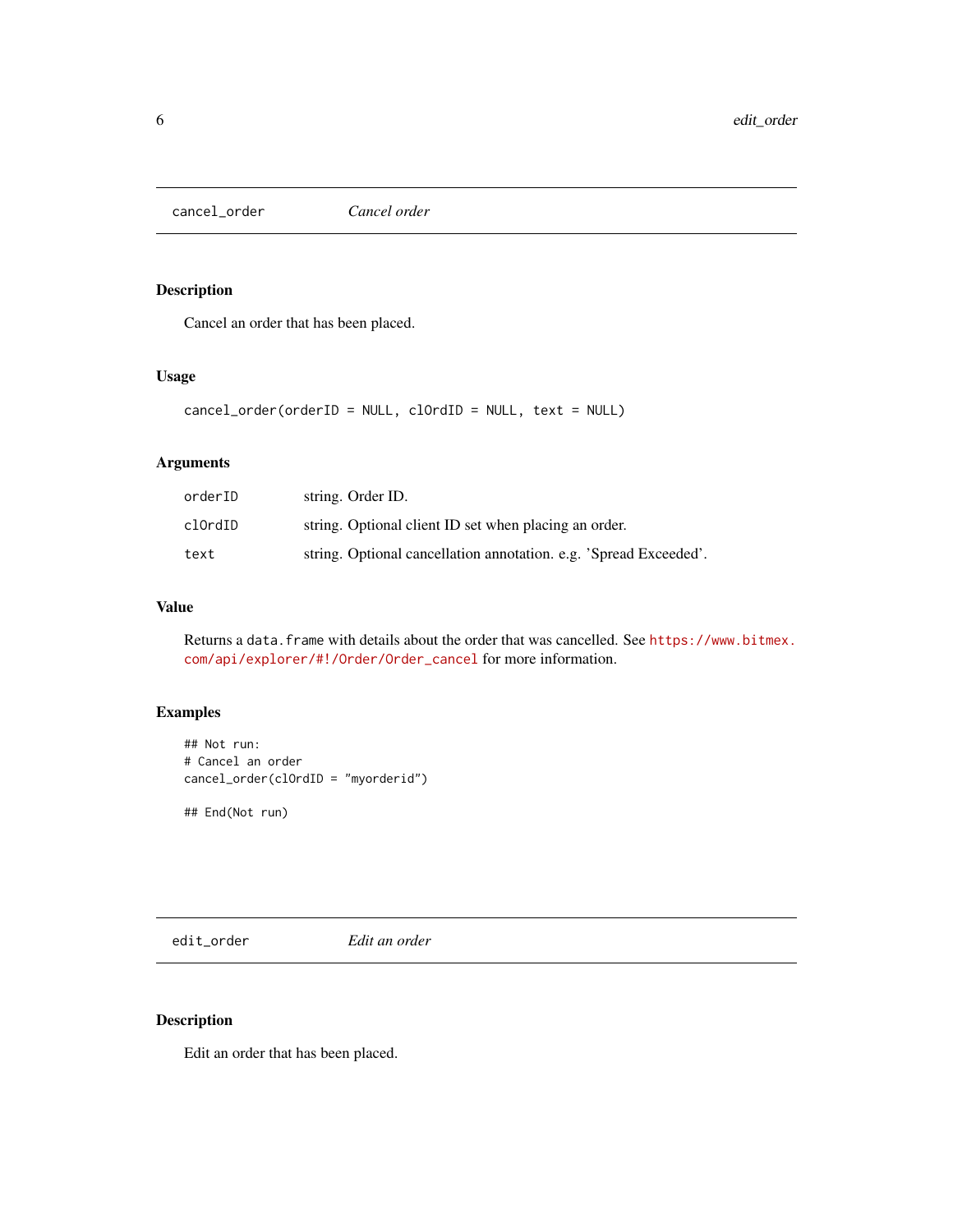edit\_order 7

# Usage

```
edit_order(
 orderID = NULL,
  origClOrdID = NULL,
  clOrdID = NULL,
  orderQty = NULL,
  leavesQty = NULL,
 price = NULL,
  stopPx = NULL,pegOffsetValue = NULL,
  text = NULL
)
```
# Arguments

| orderID        | string. Order ID.                                                                                                                                                                                                                                                                                  |
|----------------|----------------------------------------------------------------------------------------------------------------------------------------------------------------------------------------------------------------------------------------------------------------------------------------------------|
| origClOrdID    | string. The original client order ID                                                                                                                                                                                                                                                               |
| clOrdID        | string. Optional new client order ID.                                                                                                                                                                                                                                                              |
| orderQty       | double. Order quantity in units of the instrument (i.e. contracts).                                                                                                                                                                                                                                |
| leavesQty      | string. Optional leaves quantity in units of the instrument ( <i>i.e.</i> contracts). Useful<br>for amending partially filled orders.                                                                                                                                                              |
| price          | double. Optional limit price for 'Limit', 'StopLimit', and 'LimitIfTouched' or-<br>ders.                                                                                                                                                                                                           |
| stopPx         | double. Optional trigger price for 'Stop', 'StopLimit', 'MarketIfTouched', and<br>'LimitIfTouched' orders. Use a price below the current price for stop-sell or-<br>ders and buy-if-touched orders. Use execInst of 'MarkPrice' or 'LastPrice' to<br>define the current price used for triggering. |
| pegOffsetValue | string. Optional trailing offset from the current price for 'Stop', 'StopLimit', '<br>MarketIfTouched', and 'LimitIfTouched' orders; use a negative offset for stop-<br>sell orders and buy-if-touched orders. Optional offset from the peg price for<br>'Pegged' orders.                          |
| text           | string. Optional amend annotation. e.g. 'Adjust skew'.                                                                                                                                                                                                                                             |

# Value

A data.frame with information about the amended order. See [https://www.bitmex.com/api/](https://www.bitmex.com/api/explorer/#!/Order/Order_amend) [explorer/#!/Order/Order\\_amend](https://www.bitmex.com/api/explorer/#!/Order/Order_amend) for more information.

# Examples

```
## Not run:
```
# place an order

place\_order(symbol = "XBTUSD", price = 5000, orderQty = 100, clOrdID = "myorderid")

# edit the order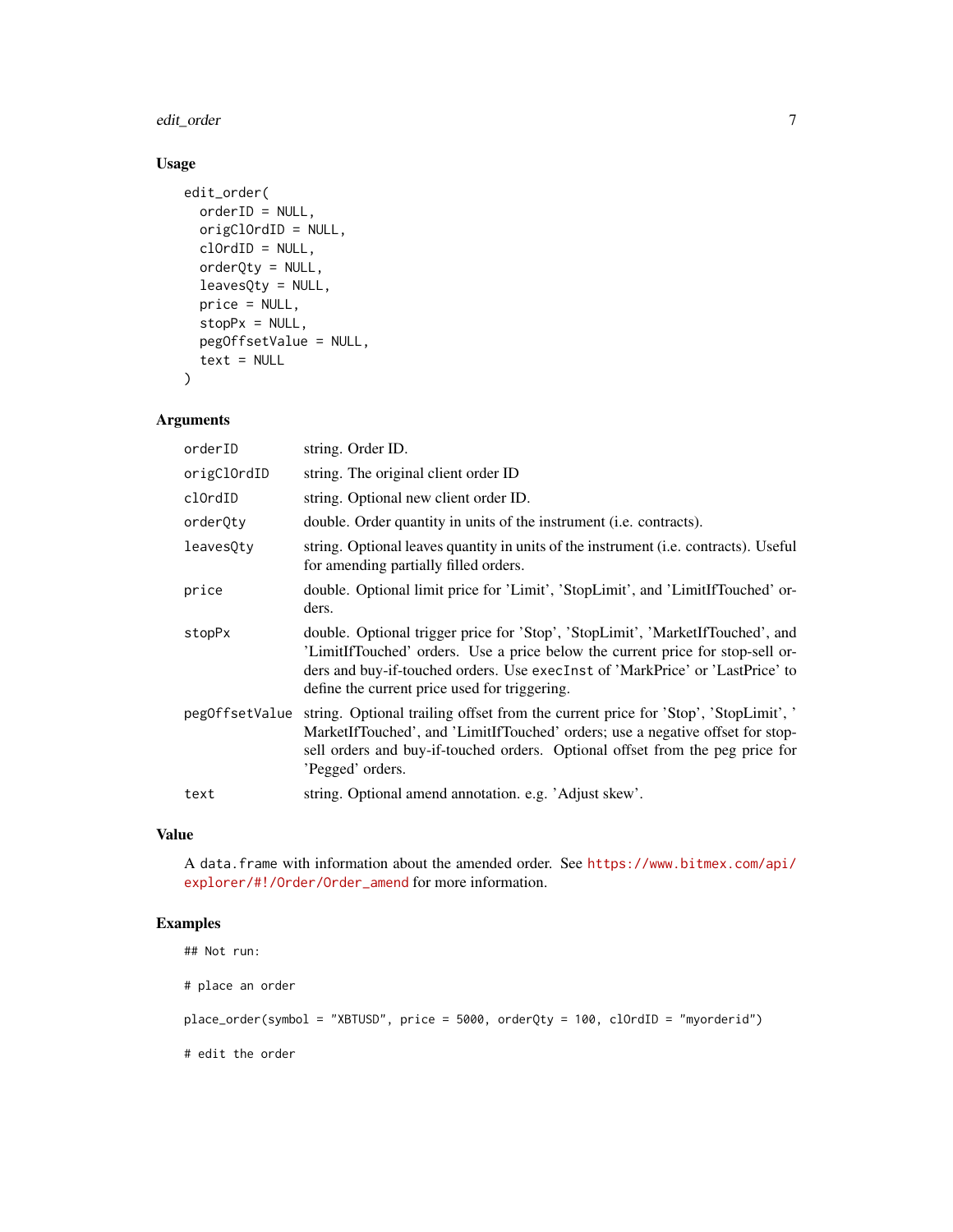```
edit_order(origClOrID = "myorderid", orderQty = 200)
## End(Not run)
```
get\_bitmex *GET requests*

# Description

Use get\_bitmex() to send GET requests. For private endpoints, authentication is required.

# Usage

```
get_bitmex(path, args = NULL, use_auth = FALSE)
```
# Arguments

| path     | string. End point for the api.                                                  |
|----------|---------------------------------------------------------------------------------|
| args     | A named list containing valid parameters for the given API endpoint.            |
| use_auth | logical. Use TRUE to access private endpoints if authentication has been set up |

#### Value

Returns a data. frame containing the response from the request.

# References

<https://www.bitmex.com/api/explorer/>

# Examples

```
## Not run:
# Access a public endpoint
chat \le get_bitmex(path = "/chat", args = list(channelID = 1, reverse = "true"))
# Access private endpoint using `use_auth` = `TRUE`.
user <- get_bitmex(path = "/execution", args = list(symbol = "XBTUSD"), use_auth = TRUE)
## End(Not run)
```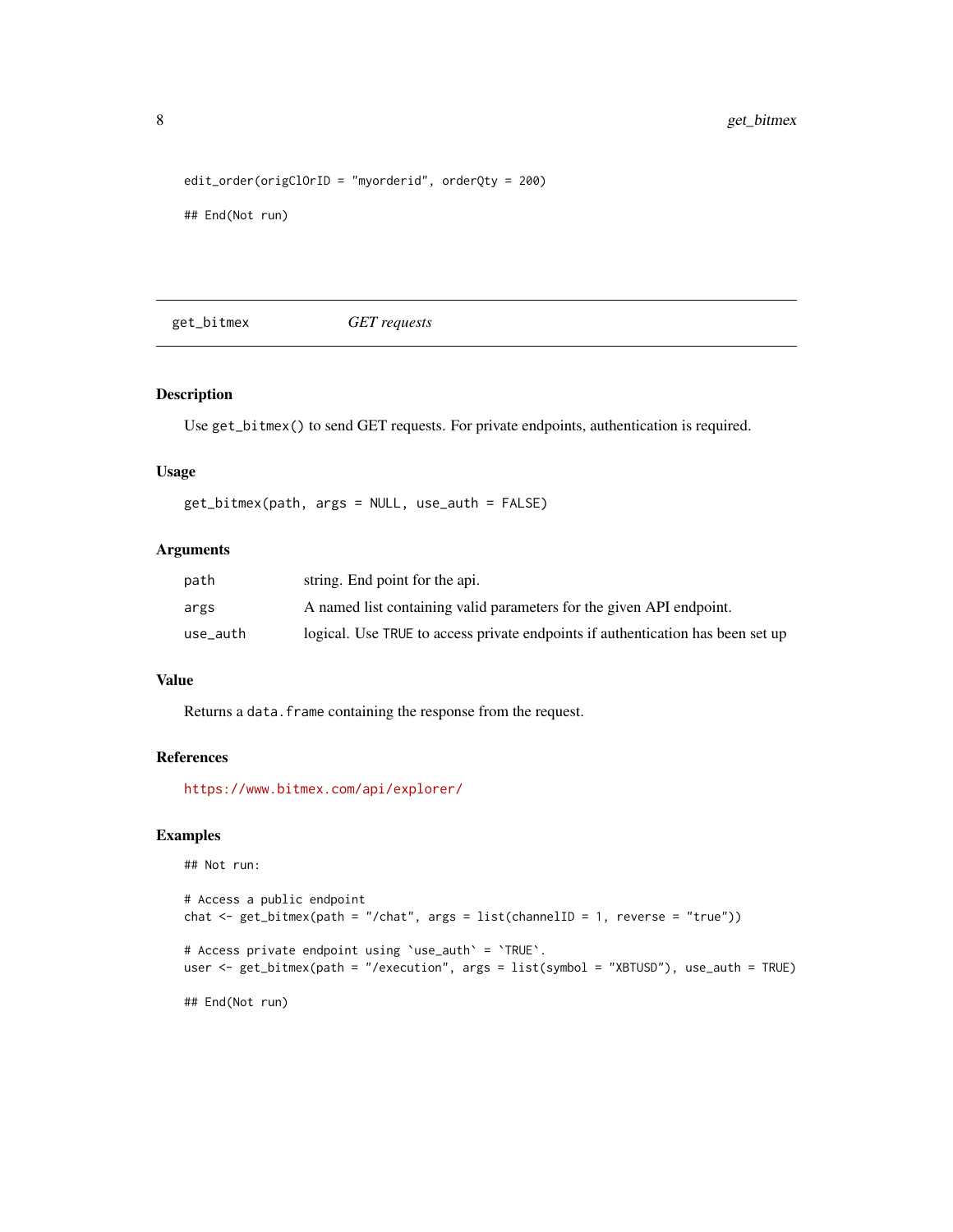<span id="page-8-1"></span><span id="page-8-0"></span>map\_bucket\_trades *Bucket trade data over an extended period*

#### Description

map\_bucket\_trades() uses purrr::map\_dfr to execute multiple API calls. This is useful when the data you want to return exceeds the maximum 1000 row response limit, but do not want to have to manually call [bucket\\_trades\(\)](#page-2-1) repeatedly.

#### Usage

```
map_bucket_trades(
  start_date = "2015-09-25 13:00:00",
  end\_date = now(tzone = "UTC"),binSize = "1d",
  symbol = "XBTUSD",
  partial = "false",
  filter = NULL,
  use_auth = FALSE,verbose = FALSE
)
```
#### Arguments

| start_date | character string. Starting date for results in the format "yyyy-mm-dd" or "yyyy-mm-dd"<br>hh-mm-ss".                                            |
|------------|-------------------------------------------------------------------------------------------------------------------------------------------------|
| end_date   | character string. Ending date for results in the format "yyyy-mm-dd" or "yyyy-mm-dd"<br>$hh-mm-ss$ ".                                           |
| binSize    | character string. The time interval to bucket by, must be one of: "1m", "5m",<br>"1h" or "1d".                                                  |
| symbol     | a character string for the instrument symbol. Use available_symbols() to see<br>available symbols.                                              |
| partial    | character string. Either "true" or "false". If "true", will send in-progress<br>(incomplete) bins for the current time period.                  |
| filter     | an optional character string for table filtering. Send JSON key/value pairs, such<br>as " $\{$ 'key': 'value' $\}$ ". See examples in trades(). |
| use_auth   | logical. Use TRUE to enable authentication with API key.                                                                                        |
| verbose    | logical. If TRUE, will print information to the console. Useful for long running<br>requests.                                                   |

#### Details

map\_bucket\_trades() takes a start and end date, and creates a sequence of start dates which are passed in to the 'startTime" parameter in [bucket\\_trades\(\)](#page-2-1).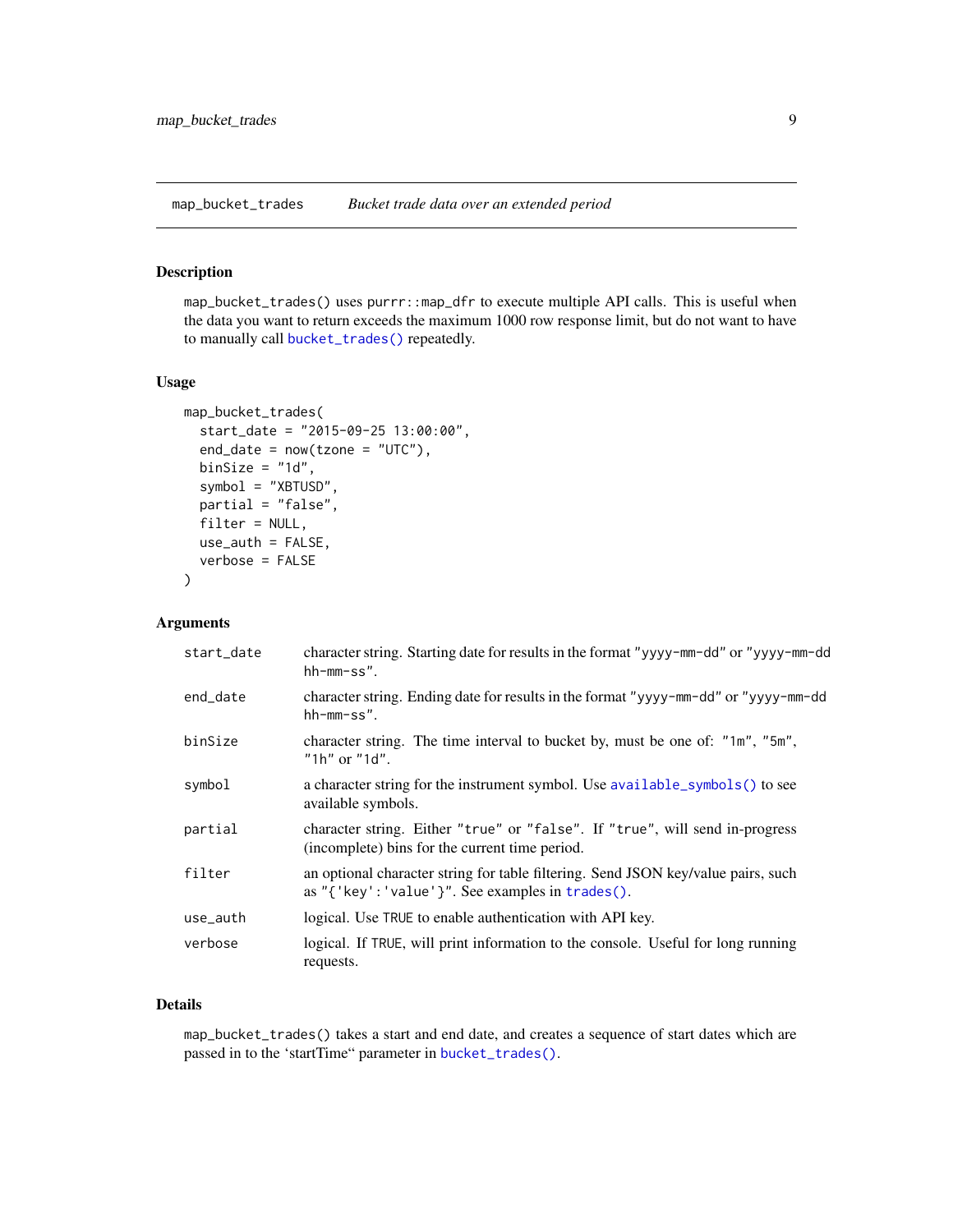The length of time between each start time in each API call is determined by the binSize. For example, "1d" is chosen as the binSize the length of time between start dates will be 1000 days. If "1h" is chosen, it will be 1000 hours etc.

The function will print the number of API calls being sent and provides a progress bar in the console

Public API requests are limited to 30 per minute. Consequently, map\_bucket\_trades() uses purrr::slowly to restrict how often the function is called.

# Value

map\_bucket\_trades returns a data.frame containing:

- timestamp: POSIXct. Date and time of trade.
- symbol: character. Instrument ticker.
- open: numeric. Opening price for the bucket.
- high: numeric. Highest price in the bucket.
- low: numeric. Lowest price in the bucket.
- close: numeric. Closing price of the bucket.
- trades: numeric. Number of trades executed within the bucket.
- volume: numeric. Volume in USD.
- vwap: numeric. Volume weighted average price.
- last Size: numeric. Size of the last trade executed.
- turnover: numeric. How many satoshi were exchanged.
- homeNotional: numeric. BTC value of the bucket.
- foreignNotional: numeric. USD value of the bucket.

# References

[https://www.bitmex.com/api/explorer/#!/Trade/Trade\\_getBucketed](https://www.bitmex.com/api/explorer/#!/Trade/Trade_getBucketed)

# Examples

```
## Not run:
# Get hourly bucketed trade data between 2020-01-01 and 2020-02-01
map_bucket_trades(
 start_date = "2020-01-01",
 end_date = "2020-02-01",
 binsize = "1h")
## End(Not run)
```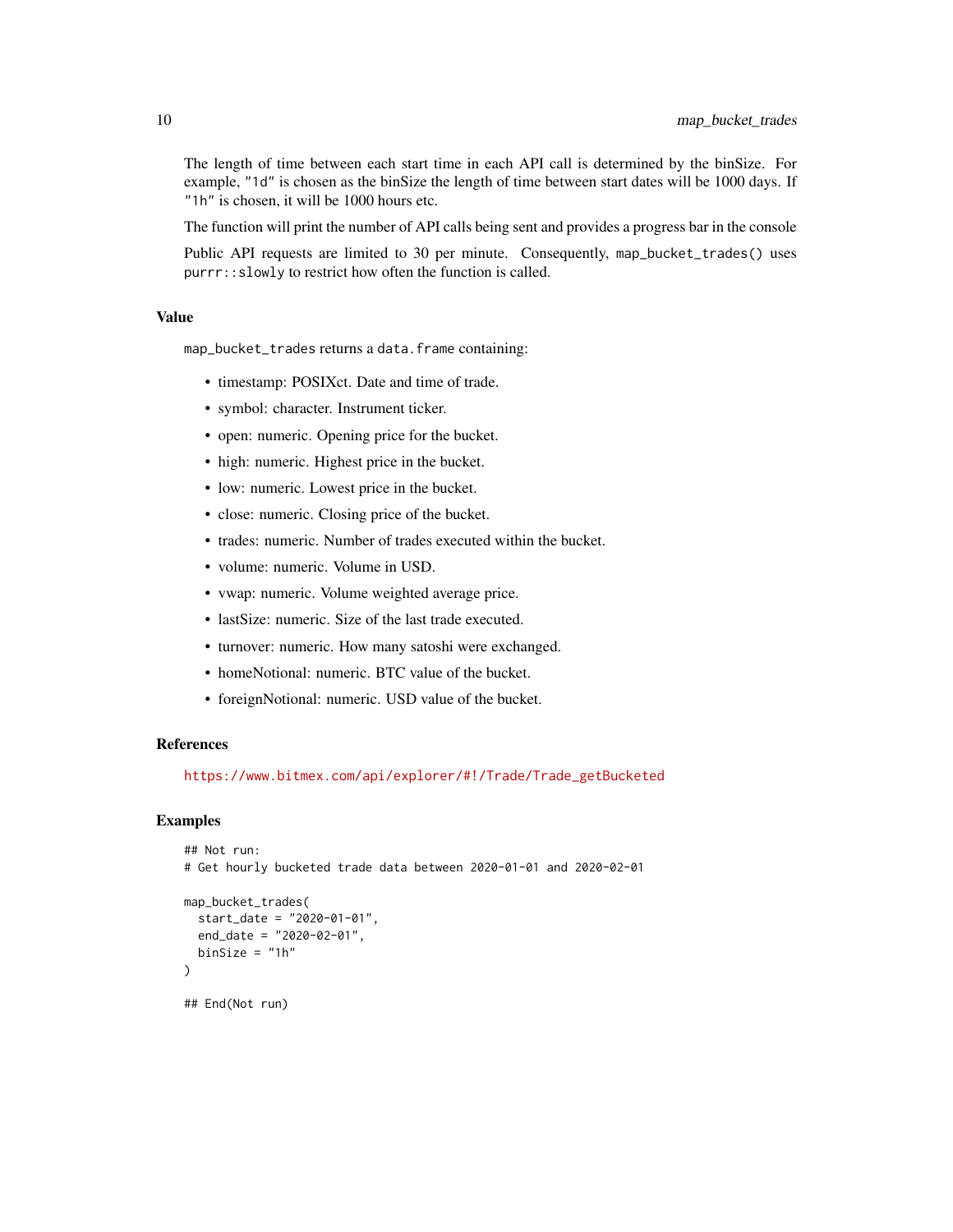<span id="page-10-0"></span>

#### Description

The map variant of [trades\(\)](#page-25-1) uses a repeat loop to continually request trade data between two time points. The function will stop when the start\_date is greater than end\_date. Given the large number of trades executed per day, a warning message with a choice to continue is presented when inputting a date range spanning more than one day.

#### Usage

```
map_trades(
  symbol = "XBTUSD",
  start_date = "2019-01-01 12:00:00",
  end_date = "2019-01-01 12:15:00",
  filter = NULL,
  use_auth = FALSE,
  verbose = FALSE
)
```
#### Arguments

| symbol     | a character string for the instrument symbol. Use available_symbols() to see<br>available symbols.                                        |
|------------|-------------------------------------------------------------------------------------------------------------------------------------------|
| start date | character string. Starting date for results in the format "yyyy-mm-dd" or "yyyy-mm-dd"<br>$hh-mm-ss$ ".                                   |
| end date   | character string. Ending date for results in the format "yyyy-mm-dd" or "yyyy-mm-dd"<br>$hh-mm-ss$ ".                                     |
| filter     | an optional character string for table filtering. Send JSON key/value pairs, such<br>as " ${'$ key': 'value'}". See examples in trades(). |
| use_auth   | logical. Use TRUE to enable authentication with API key.                                                                                  |
| verbose    | logical. If TRUE, will print information to the console. Useful for long running<br>requests.                                             |

# Details

Warning! Due to the extremely large number of trades executed on the exchange, using this function over an extended of time frame will result in an extremely long running process. For example, during 2019 the exchange averaged approximately 630000 trades per day, with a maximum of 2114878 trades being executed in a single day. Obtaining the trade data for this day alone would take over an hour, and the use of [map\\_bucket\\_trades\(\)](#page-8-1) with a small 'binSize' (e.g., "1m") is preferrable.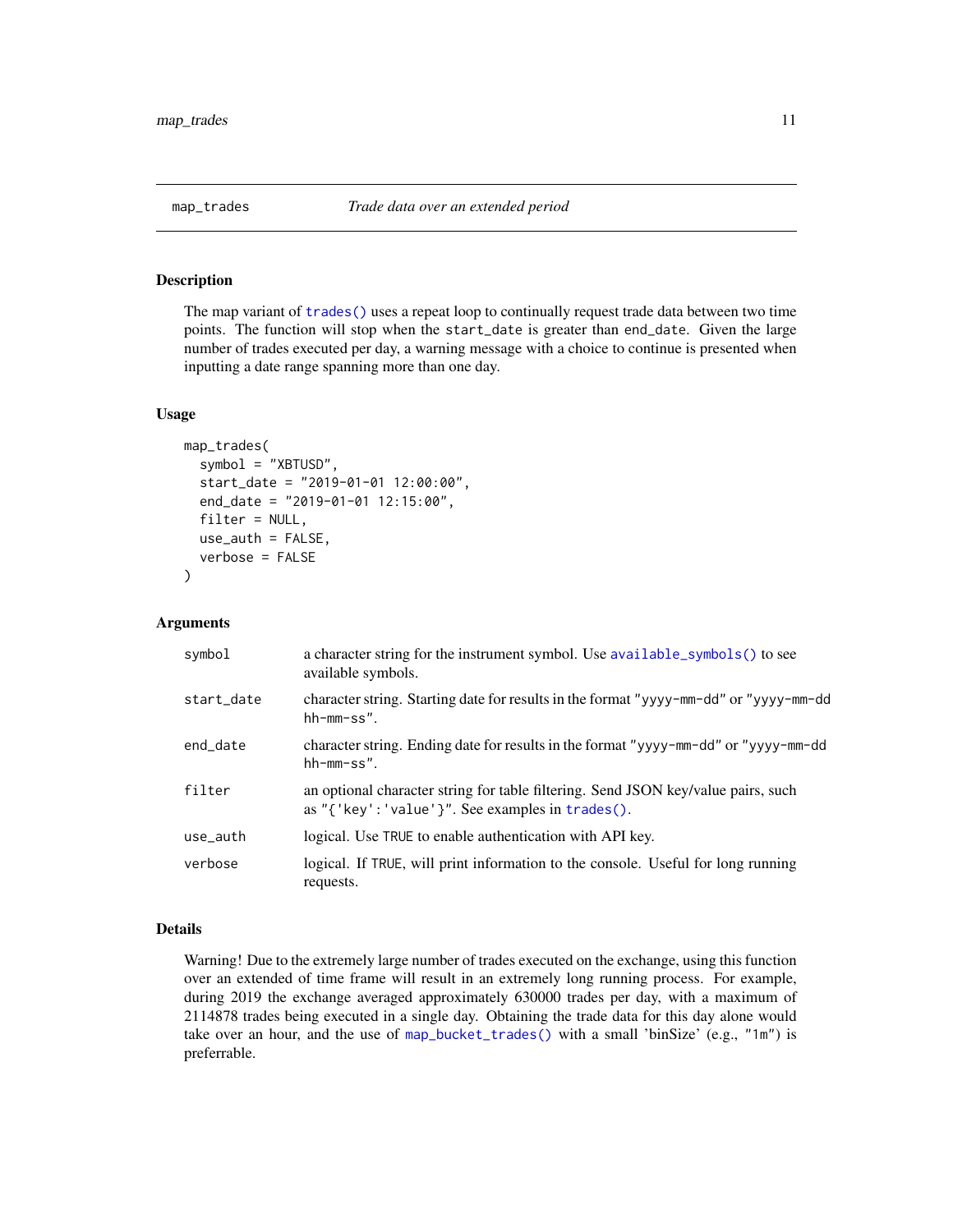# <span id="page-11-0"></span>Value

map\_trades() returns a data.frame containing:

- timestamp: POSIXct. Date and time of trade.
- symbol: character. The instrument ticker.
- side: character. Whether the trade was buy or sell.
- size: numeric. Size of the trade.
- price: numeric. Price the trade was executed at
- tickDirection: character. Indicates if the trade price was higher, lower or the same as the previous trade price.
- trdMatchID: character. Unique trade ID.
- grossValue: numeric. How many satoshi were exchanged. 1 satoshi = 0.00000001 BTC.
- homeNotional: numeric. BTC value of the trade.
- foreignNotional: numeric. USD value of the trade.

#### References

[https://www.bitmex.com/api/explorer/#!/Trade/Trade\\_get](https://www.bitmex.com/api/explorer/#!/Trade/Trade_get)

#### Examples

```
## Not run:
# Get all trade data between 2019-05-03 12:00:00 and 2019-05-03 12:15:00
map_trades(
  start_date = "2019-05-03 12:00:00",
  end_date = "2019-05-03 12:15:00",
  symbol = "XBTUSD"
)
## End(Not run)
```
place\_order *Place an order*

#### Description

Place an order using the Bitmex API. Requires API key.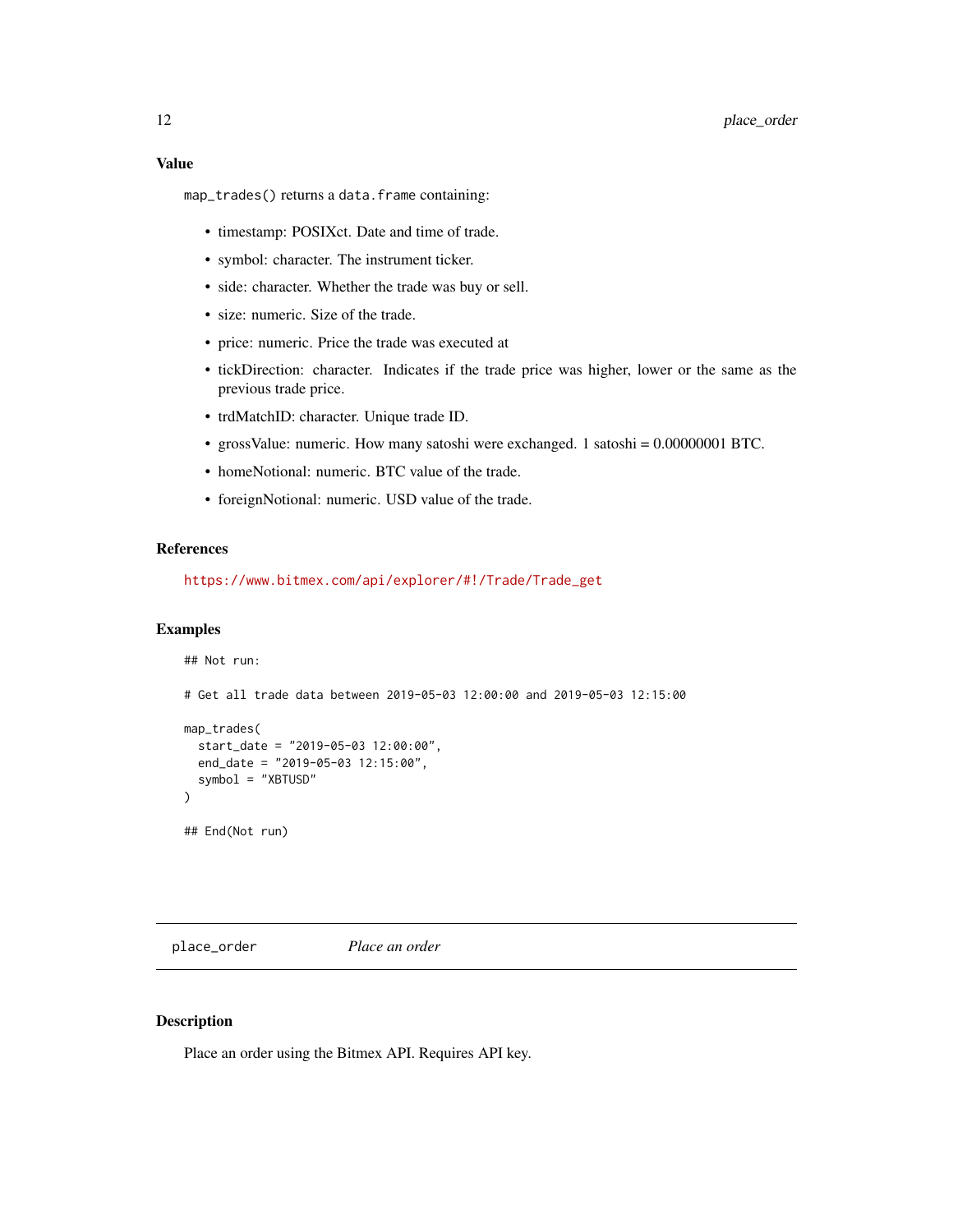place\_order 13

# Usage

```
place_order(
  symbol = NULL,
  side = NULL,
 orderQty = NULL,
 price = NULL,
 displayQty = NULL,
  stopPx = NULL,clOrdID = NULL,
 pegOffsetValue = NULL,
 pegPriceType = NULL,
 ordType = NULL,
 timeInForce = NULL,
 execInst = NULL,
  text = NULL\mathcal{L}
```

| symbol         | string. Instrument symbol. e.g. 'XBTUSD'.                                                                                                                                                                                                                                                          |
|----------------|----------------------------------------------------------------------------------------------------------------------------------------------------------------------------------------------------------------------------------------------------------------------------------------------------|
| side           | string. Order side. Valid options: Buy, Sell. Defaults to 'Buy' unless orderQtyis<br>negative.                                                                                                                                                                                                     |
| orderQty       | double. Order quantity in units of the instrument (i.e. contracts).                                                                                                                                                                                                                                |
| price          | double. Optional limit price for 'Limit', 'StopLimit', and 'LimitIfTouched' or-<br>ders.                                                                                                                                                                                                           |
| displayQty     | double. Optional quantity to display in the book. Use 0 for a fully hidden order.                                                                                                                                                                                                                  |
| stopPx         | double. Optional trigger price for 'Stop', 'StopLimit', 'MarketIfTouched', and<br>'LimitIfTouched' orders. Use a price below the current price for stop-sell or-<br>ders and buy-if-touched orders. Use execInst of 'MarkPrice' or 'LastPrice' to<br>define the current price used for triggering. |
| clOrdID        | string. Optional Client Order ID. This clOrdID will come back on the order and<br>any related executions.                                                                                                                                                                                          |
| pegOffsetValue | string. Optional trailing offset from the current price for 'Stop', 'StopLimit', '<br>MarketIfTouched', and 'LimitIfTouched' orders; use a negative offset for stop-<br>sell orders and buy-if-touched orders. Optional offset from the peg price for<br>'Pegged' orders.                          |
| pegPriceType   | string. Optional peg price type. Valid options: LastPeg, MidPricePeg, Market-<br>Peg, PrimaryPeg, TrailingStopPeg.                                                                                                                                                                                 |
| ordTvpe        | string. Order type. Valid options: Market, Limit, Stop, StopLimit, MarketIfTouched,<br>LimitIfTouched, Pegged. Defaults to 'Limit' when price is specified. Defaults<br>to 'Stop' when stopPx is specified. Defaults to 'StopLimit' when price and<br>stopPx are specified.                        |
| timeInForce    | string. Time in force. Valid options: Day, GoodTillCancel, ImmediateOrCancel,<br>FillOrKill. Defaults to 'GoodTillCancel' for 'Limit', 'StopLimit', and 'Limi-<br>tIfTouched' orders.                                                                                                              |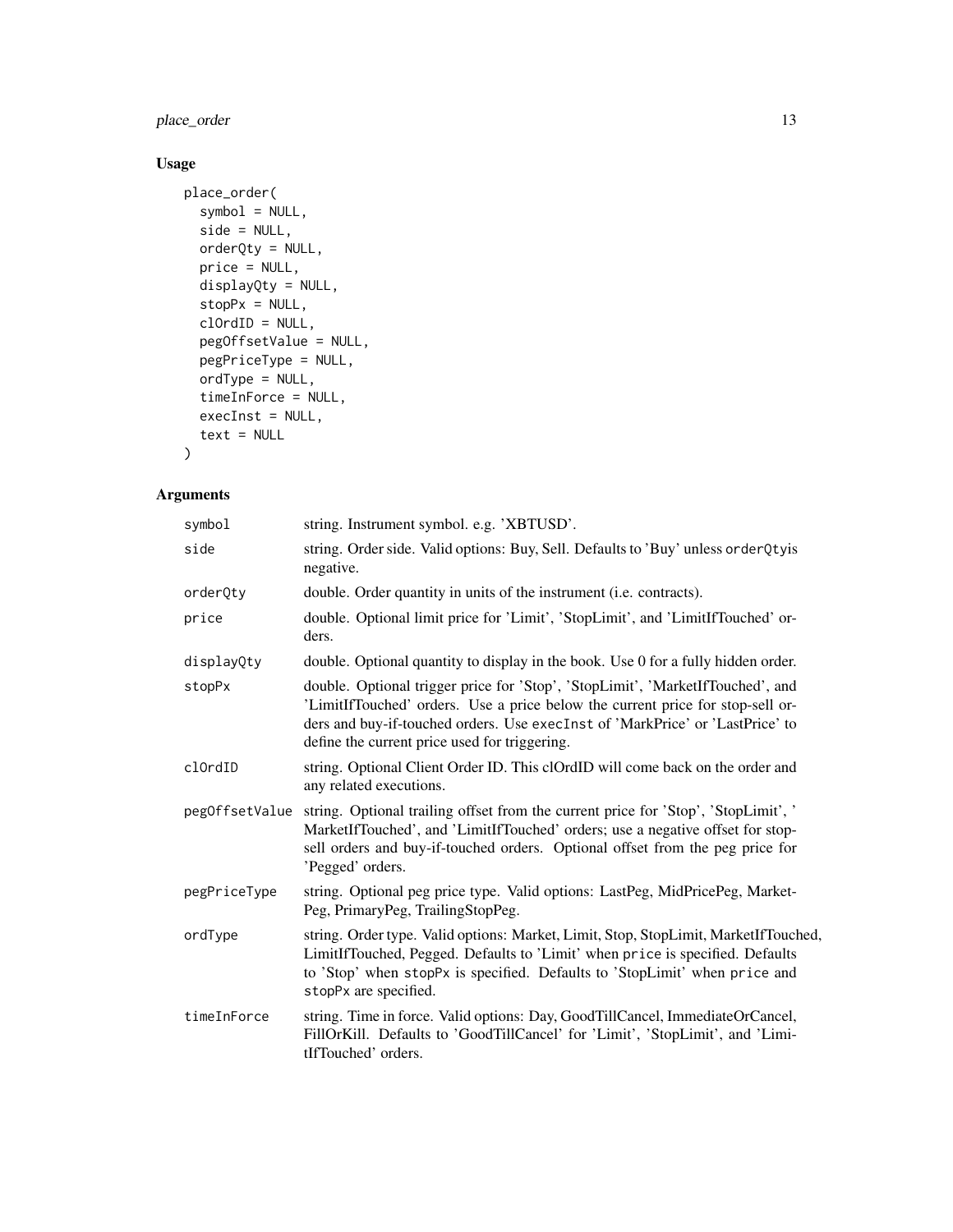<span id="page-13-0"></span>

| execInst | string. Optional execution instructions. Valid options: ParticipateDoNotInitiate,                            |
|----------|--------------------------------------------------------------------------------------------------------------|
|          | AllOrNone, MarkPrice, IndexPrice, LastPrice, Close, ReduceOnly, Fixed. 'Al-                                  |
|          | lOrNone' instruction requires displayQty to be 0. 'MarkPrice', 'IndexPrice'                                  |
|          | or 'LastPrice' instruction valid for 'Stop', 'StopLimit', 'MarketIfTouched', and<br>'LimitIfTouched' orders. |
| text     | string. Optional order annotation. e.g. 'Take profit'.                                                       |

# Value

A tibble containing information about the trade that has been placed. See [https://www.bitmex.](https://www.bitmex.com/api/explorer/#!/Order/Order_new) [com/api/explorer/#!/Order/Order\\_new](https://www.bitmex.com/api/explorer/#!/Order/Order_new) for more details.

# Examples

```
## Not run:
# place limit order to Buy 10 contracts at a specific price
place_order(symbol = "XBTUSD", price = 6000, orderQty = 10)
```
## End(Not run)

post\_bitmex *POST requests*

# Description

Use post\_bitmex() to send POST requests. All POST requests require authentication.

#### Usage

```
post_bitmex(path, args = NULL)
```
#### Arguments

| path | string. End point for the api.                                       |
|------|----------------------------------------------------------------------|
| args | A named list containing valid parameters for the given API endpoint. |

# Value

Returns a data. frame containing the response from the request.

#### References

<https://www.bitmex.com/api/explorer/>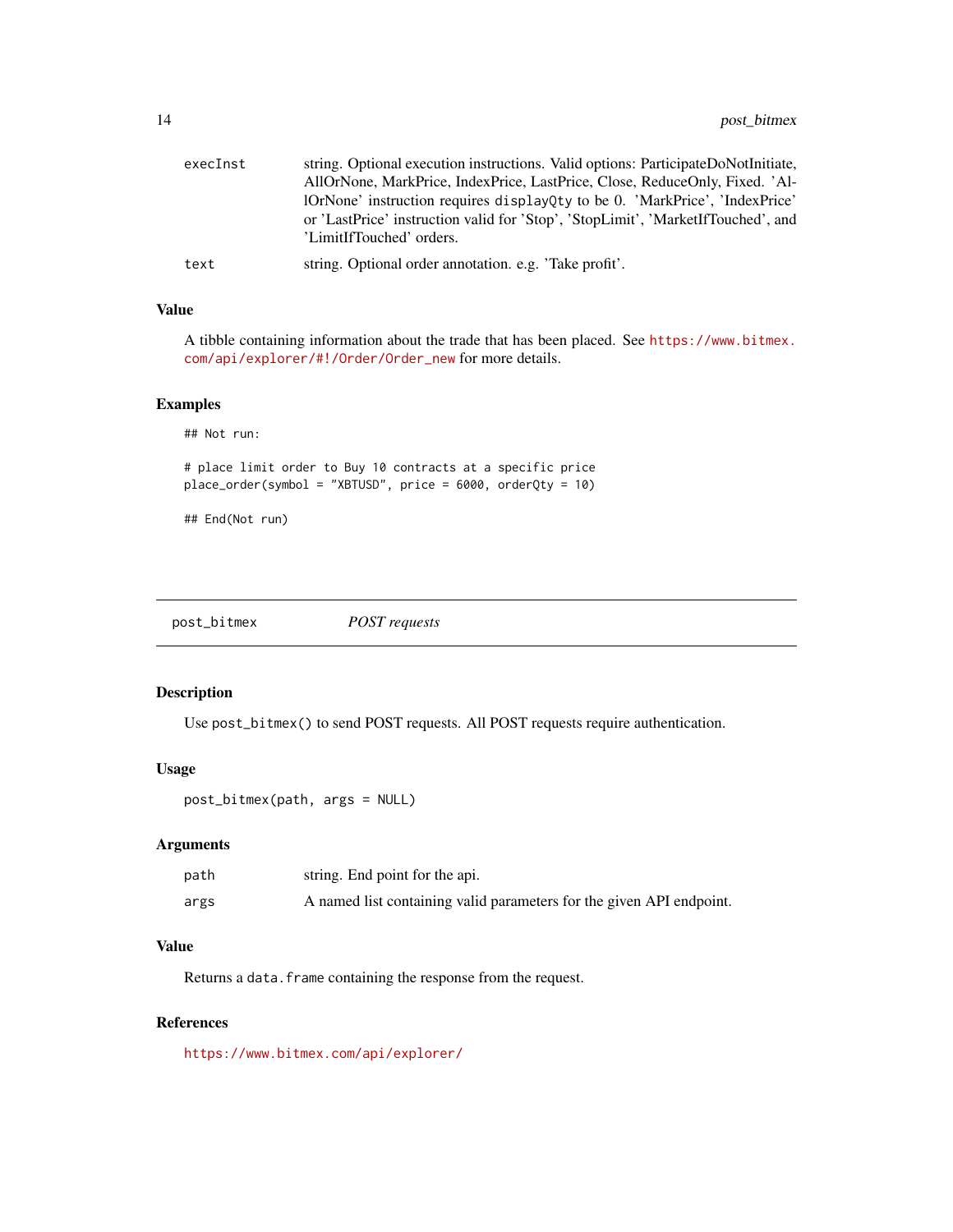# <span id="page-14-0"></span>tn\_bucket\_trades 15

# Examples

```
## Not run:
# edit leverage on a position
post_bitmex(
  path = "/position/leverage",
  args = list("symbol" = "XBTUSD", "leverage" = 10)\mathcal{L}## End(Not run)
```
<span id="page-14-1"></span>tn\_bucket\_trades *Bucketed trade data (testnet)*

# Description

tn\_bucket\_trades() retrieves open high low close (OHLC) data for the specified symbol/time frame.

#### Usage

```
tn_bucket_trades(
 binSize = "1m",
 partial = "false",
  symbol = "XBTUSD",
  count = 1000,
  reverse = "true",
 filter = NULL,
  columns = NULL,
  start = NULL,
  startTime = NULL,
 endTime = NULL,
 use_auth = FALSE
)
```

| binSize | character string. The time interval to bucket by, must be one of: "1m", "5m",<br>"1h" or "1d".                                 |
|---------|--------------------------------------------------------------------------------------------------------------------------------|
| partial | character string. Either "true" of "false". If "true", will send in-progress<br>(incomplete) bins for the current time period. |
| symbol  | a character string for the instrument symbol. Use available_symbols() to see<br>available symbols.                             |
| count   | an optional integer to specify the number of rows to return. Maximum of 1000<br>(the default) per request.                     |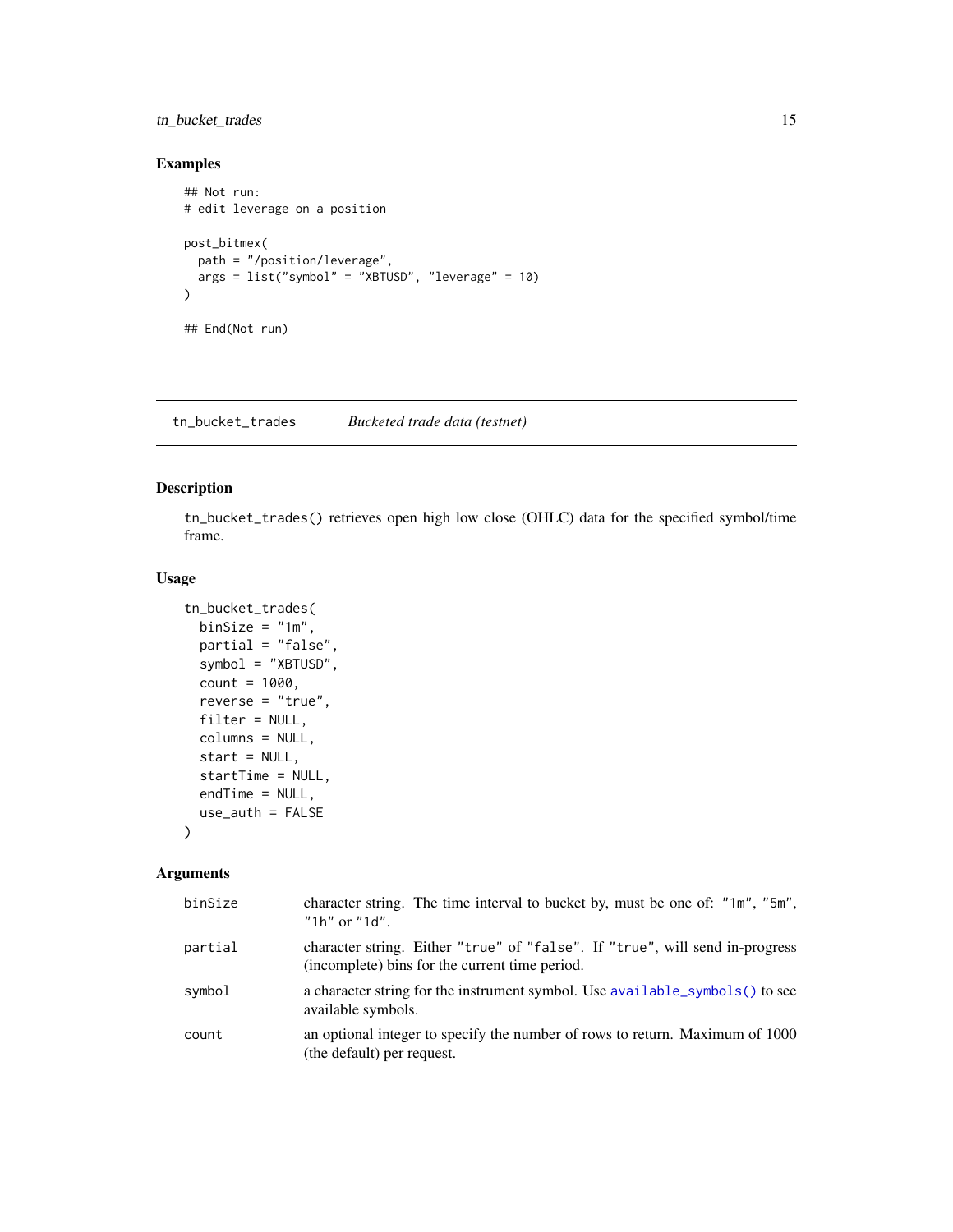<span id="page-15-0"></span>

| reverse   | an optional character string. Either "true" of "false". If "true", result will<br>be ordered with starting with the newest (defaults to "true"). |
|-----------|--------------------------------------------------------------------------------------------------------------------------------------------------|
| filter    | an optional character string for table filtering. Send JSON key/value pairs, such<br>as $"$ { 'key' : 'value' }". See examples.                  |
| columns   | an optional character vector of column names to return. If NULL, all columns<br>will be returned.                                                |
| start     | an optional integer. Can be used to specify the starting point for results.                                                                      |
| startTime | an optional character string. Starting date for results in the format "yyyy-mm-dd"<br>or "yyyy-mm-dd hh-mm-ss".                                  |
| endTime   | an optional character string. Ending date for results in the format "yyyy-mm-dd"<br>or "yyyy-mm-dd hh-mm-ss".                                    |
| use_auth  | logical. Use TRUE to enable authentication with API key.                                                                                         |
|           |                                                                                                                                                  |

#### Details

The API will only return 1000 rows per call. If the desired time frame requires more than one API call, consider using [tn\\_map\\_bucket\\_trades\(\)](#page-19-1).

# Examples

```
## Not run:
# Return most recent data for symbol `"ETHUSD"` for 1 hour buckets
tn_bucket_trades(
 binSize = "1h",
  symbol = "ETHUSD",
  count = 10)
## End(Not run)
```
tn\_cancel\_all\_orders *Cancel all orders (testnet)*

# Description

Cancel all orders that have been placed using testnet API for a specific symbol, or use a filter to select specific orders.

### Usage

```
tn_cancel_all_orders(symbol = NULL, filter = NULL, text = NULL)
```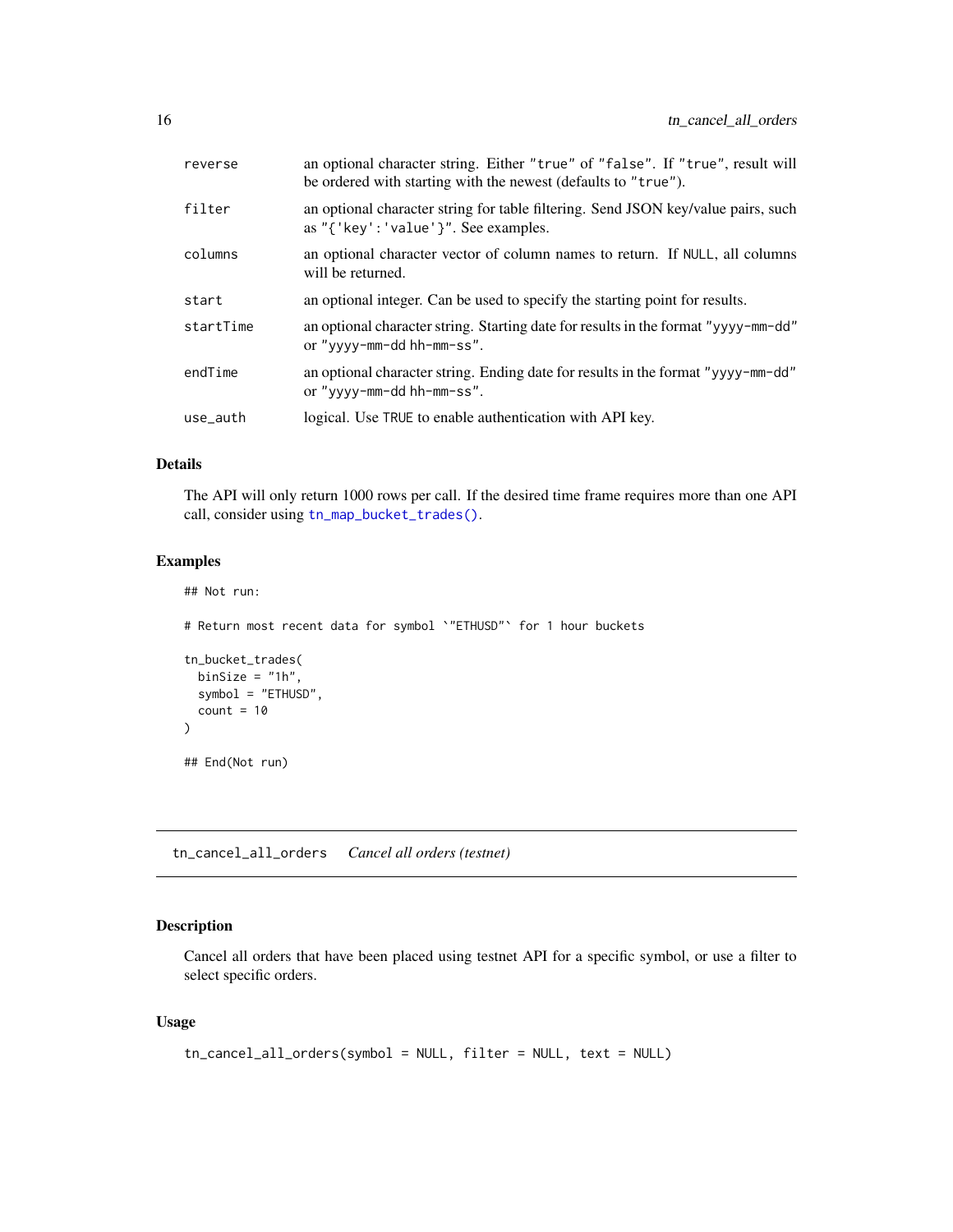# <span id="page-16-0"></span>Arguments

| svmbol | string. Optional symbol. If provided, only cancels orders for that symbol.                            |
|--------|-------------------------------------------------------------------------------------------------------|
| filter | string. Optional filter for cancellation. Use to only cancel some orders, e.g.<br>$"$ "side": "Buv"'. |
| text   | string. Optional cancellation annotation. e.g. 'Spread Exceeded'.                                     |

# Value

Returns a data.frame with information about the orders that were cancelled. See [https://www.](https://www.bitmex.com/api/explorer/#!/Order/Order_cancelAll) [bitmex.com/api/explorer/#!/Order/Order\\_cancelAll](https://www.bitmex.com/api/explorer/#!/Order/Order_cancelAll) for more information.

# Examples

```
## Not run:
# cancel all "Buy" orders
tn_cancel_all_orders(filter = '{"side": "Buy"}')
```
## End(Not run)

tn\_cancel\_order *Cancel order (testnet)*

# Description

Cancel an order that has been placed using the testnet API.

# Usage

```
tn_cancel_order(orderID = NULL, clOrdID = NULL, text = NULL)
```
# Arguments

| orderID | string. Order ID.                                                 |
|---------|-------------------------------------------------------------------|
| clOrdID | string. Optional client ID set when placing an order.             |
| text    | string. Optional cancellation annotation. e.g. 'Spread Exceeded'. |

# Value

Returns a data.frame with details about the order that was cancelled. See [https://www.bitmex.](https://www.bitmex.com/api/explorer/#!/Order/Order_cancel) [com/api/explorer/#!/Order/Order\\_cancel](https://www.bitmex.com/api/explorer/#!/Order/Order_cancel) for more information.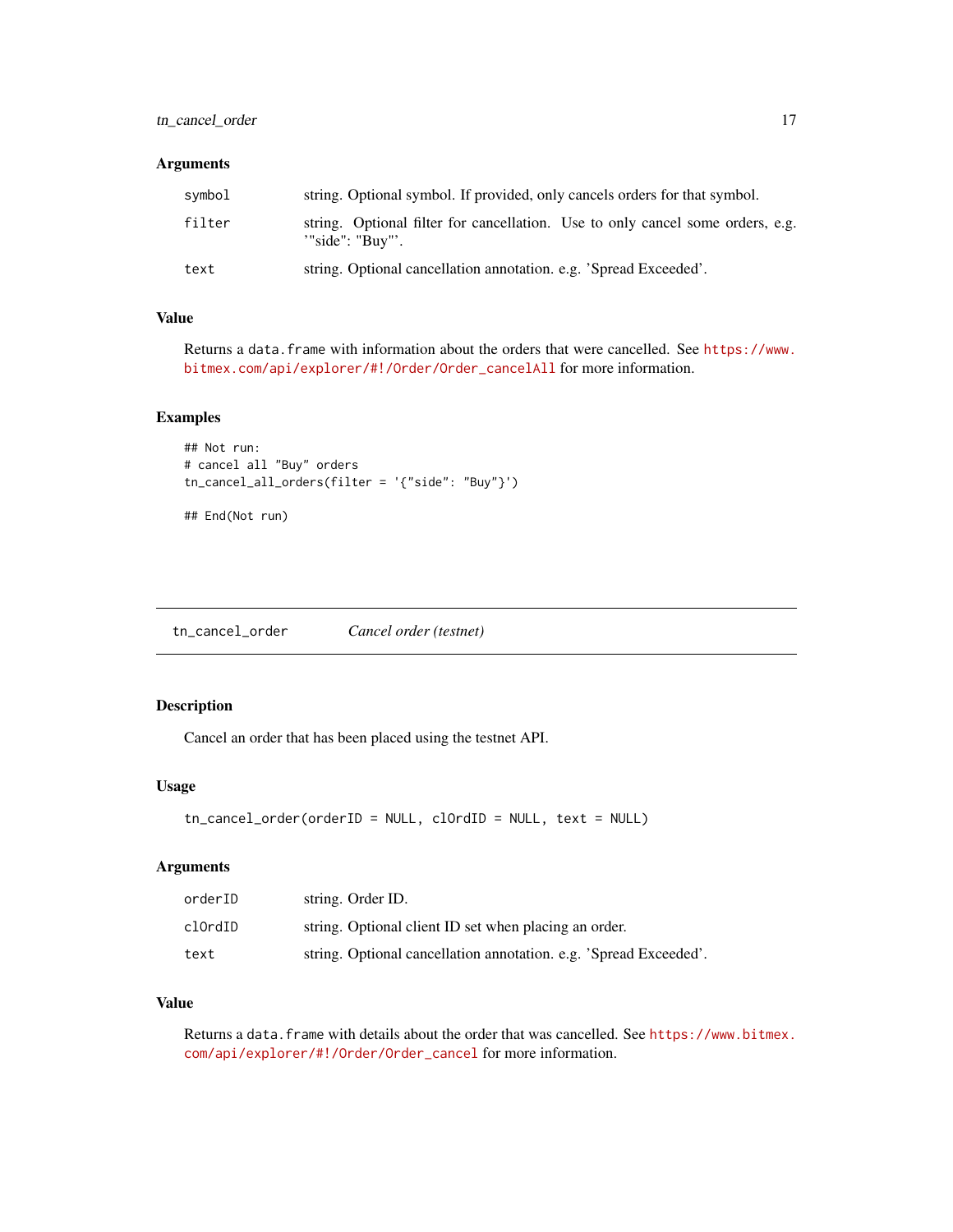# Examples

```
## Not run:
# Cancel an order
tn_cancel_order(clOrdID = "myorderid")
## End(Not run)
```
tn\_edit\_order *Edit an order (testnet)*

# Description

Edit an order that has been placed with the testnet API.

# Usage

```
tn_edit_order(
 orderID = NULL,
  origClOrdID = NULL,
 clOrdID = NULL,
  orderQty = NULL,
  leavesQty = NULL,
 price = NULL,
  stopPx = NULL,pegOffsetValue = NULL,
  text = NULL\mathcal{E}
```

| orderID     | string. Order ID.                                                                                                                                                                                                                                                                                  |
|-------------|----------------------------------------------------------------------------------------------------------------------------------------------------------------------------------------------------------------------------------------------------------------------------------------------------|
| origClOrdID | string. The original client order ID                                                                                                                                                                                                                                                               |
| clOrdID     | string. Optional new client order ID.                                                                                                                                                                                                                                                              |
| orderQty    | double. Order quantity in units of the instrument ( <i>i.e.</i> contracts).                                                                                                                                                                                                                        |
| leaves0ty   | string. Optional leaves quantity in units of the instrument ( <i>i.e.</i> contracts). Useful<br>for amending partially filled orders.                                                                                                                                                              |
| price       | double. Optional limit price for 'Limit', 'StopLimit', and 'LimitIfTouched' or-<br>ders.                                                                                                                                                                                                           |
| stopPx      | double. Optional trigger price for 'Stop', 'StopLimit', 'MarketIfTouched', and<br>'LimitIfTouched' orders. Use a price below the current price for stop-sell or-<br>ders and buy-if-touched orders. Use execInst of 'MarkPrice' or 'LastPrice' to<br>define the current price used for triggering. |

<span id="page-17-0"></span>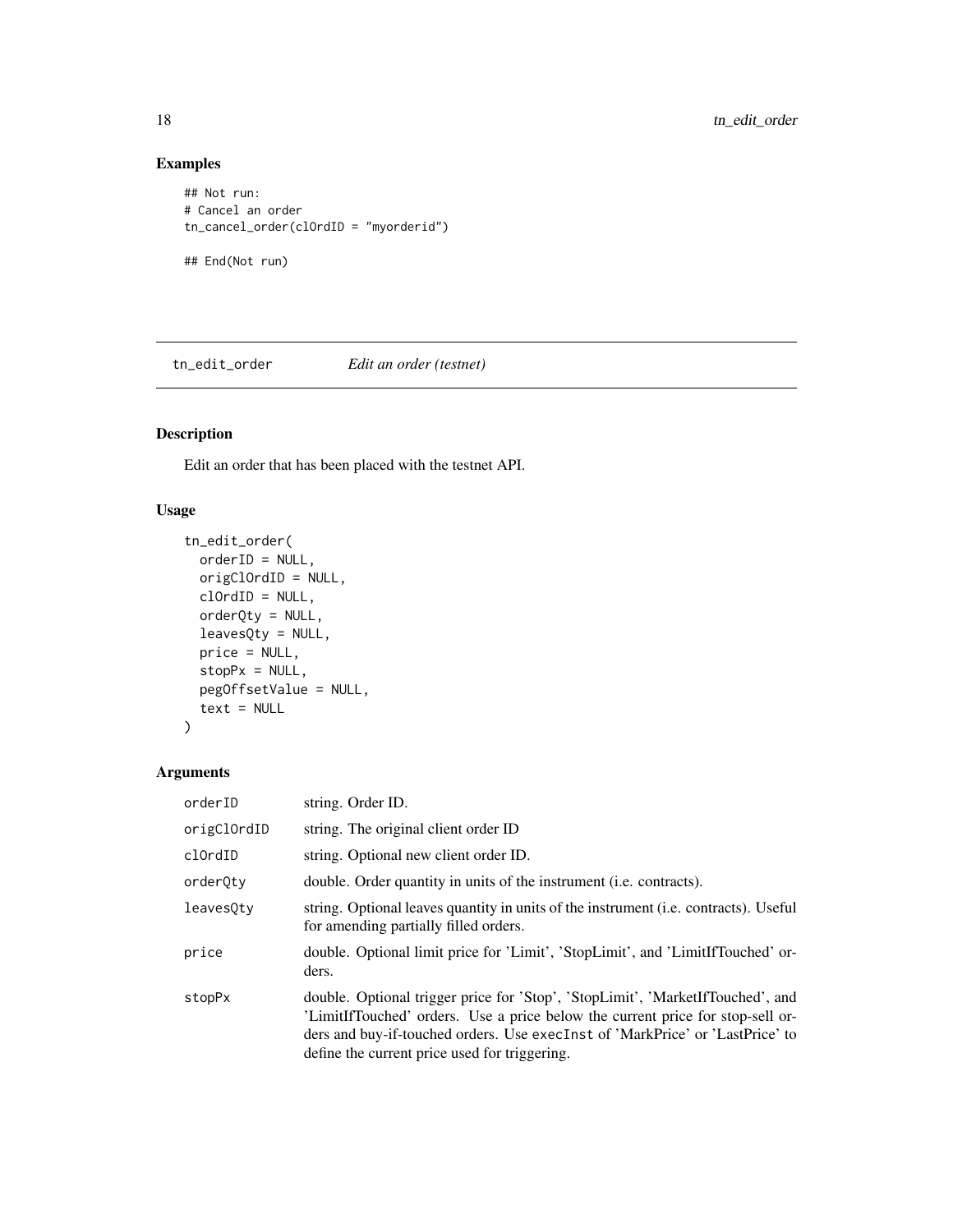<span id="page-18-0"></span>

|      | peg0ffsetValue string. Optional trailing offset from the current price for 'Stop', 'StopLimit', ' |
|------|---------------------------------------------------------------------------------------------------|
|      | MarketIfTouched', and 'LimitIfTouched' orders; use a negative offset for stop-                    |
|      | sell orders and buy-if-touched orders. Optional offset from the peg price for<br>'Pegged' orders. |
| text | string. Optional amend annotation. e.g. 'Adjust skew'.                                            |

# Value

A data.frame with information about the amended order. See [https://www.bitmex.com/api/](https://www.bitmex.com/api/explorer/#!/Order/Order_amend) [explorer/#!/Order/Order\\_amend](https://www.bitmex.com/api/explorer/#!/Order/Order_amend) for more information.

# Examples

```
## Not run:
# place an order
tn_place_order(symbol = "XBTUSD", price = 5000, orderQty = 100, clOrdID = "myorderid")
# edit the order
tn_edit_order(origClOrID = "myorderid", orderQty = 200)
## End(Not run)
```
tn\_get\_bitmex *GET requests (testnet)*

# Description

Use tn\_get\_bitmex() to send GET requests to the testnet API. For private endpoints, authentication is required.

#### Usage

```
tn_get_bitmex(path, args = NULL, use_auth = FALSE)
```
# Arguments

| path     | string. End point for the api.                                                   |
|----------|----------------------------------------------------------------------------------|
| args     | A named list containing valid parameters for the given API endpoint.             |
| use auth | logical. Use TRUE to access private endpoints if authentication has been set up. |

# Value

Returns a data. frame containing the response from the request.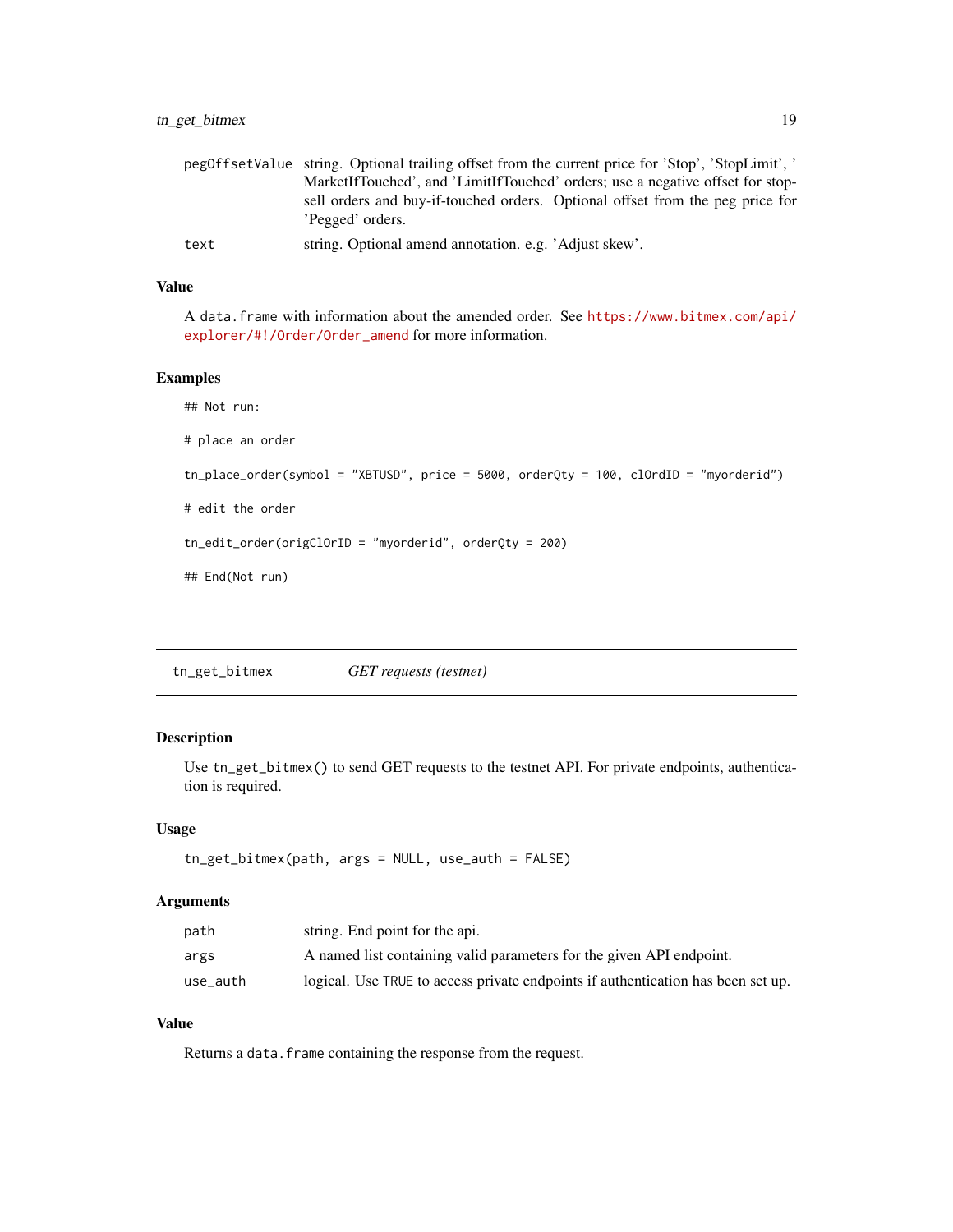#### References

<https://www.bitmex.com/api/explorer/>

#### Examples

```
## Not run:
# Access a public endpoint
chat <- tn_get_bitmex(path = "/chat", args = list(channelID = 1, reverse = "true"))
# Access private endpoint using `use_auth` = `TRUE`.
user <- tn_get_bitmex(path = "/execution", args = list(symbol = "XBTUSD"), use_auth = TRUE)
## End(Not run)
```
<span id="page-19-1"></span>tn\_map\_bucket\_trades *Bucket trade data over an extended period (testnet)*

# Description

tn\_map\_bucket\_trades() uses purrr::map\_dfr to execute multiple API calls. This is useful when the data you want to return exceeds the maximum 1000 row response limit, but do not want to have to manually call [tn\\_bucket\\_trades\(\)](#page-14-1) repeatedly.

#### Usage

```
tn_map_bucket_trades(
  start_date = "2015-09-25 13:00:00",
  end_data = now(tzone = "UTC"),
 binSize = "1d",
  symbol = "XBTUSD",
  partial = "false",
  filter = NULL,
  use_auth = FALSE,verbose = FALSE
```

```
)
```

| start_date | character string. Starting date for results in the format "yyyy-mm-dd" or "yyyy-mm-dd"<br>$hh-mm-ss$ ". |
|------------|---------------------------------------------------------------------------------------------------------|
| end_date   | character string. Ending date for results in the format "yyyy-mm-dd" or "yyyy-mm-dd"<br>$hh-mm-ss$ ".   |
| binSize    | character string. The time interval to bucket by, must be one of: "1m", "5m",<br>"1h" or "1d"           |

<span id="page-19-0"></span>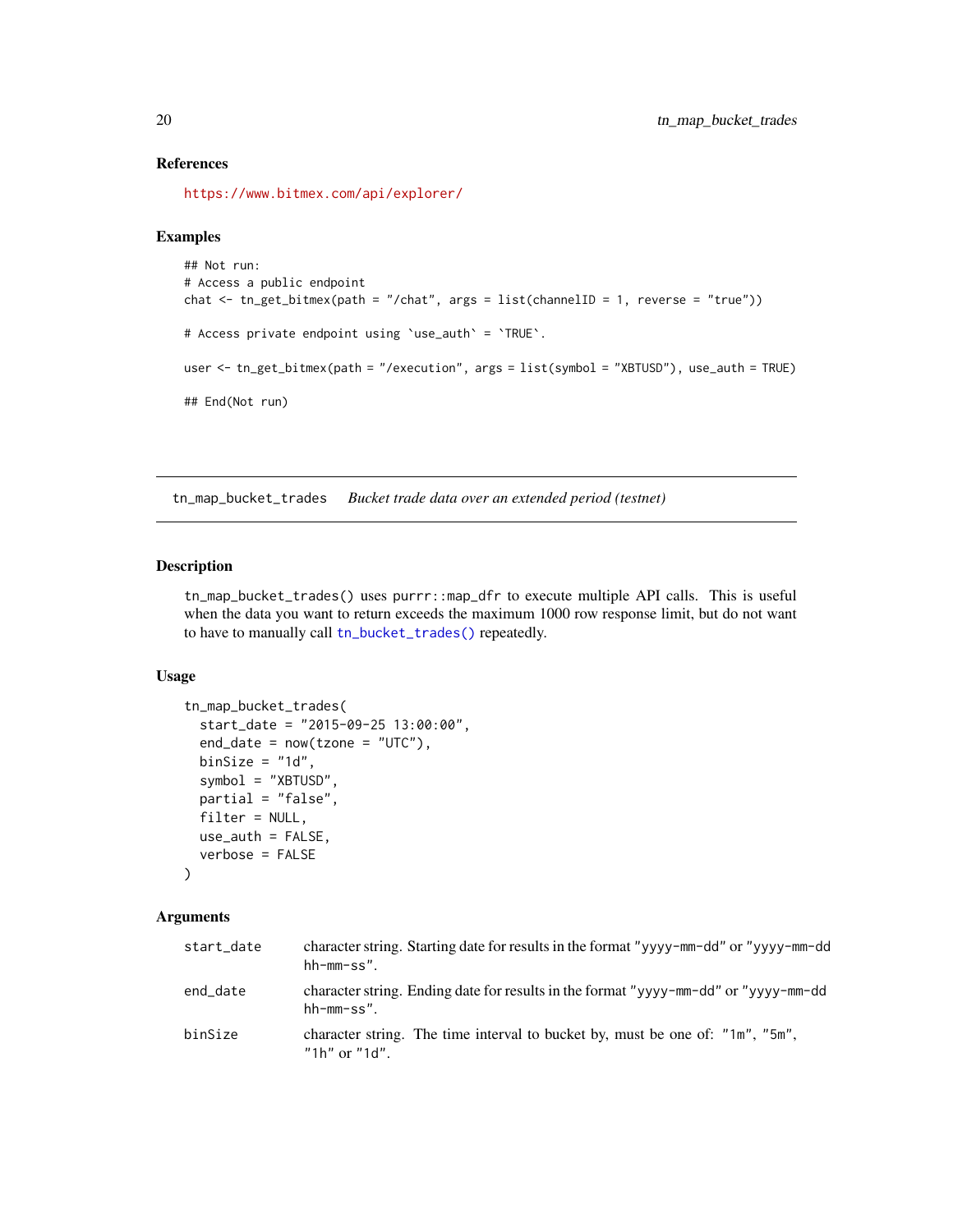<span id="page-20-0"></span>

| symbol   | a character string for the instrument symbol. Use available_symbols() to see<br>available symbols.                                   |
|----------|--------------------------------------------------------------------------------------------------------------------------------------|
| partial  | character string. Either "true" or "false". If "true", will send in-progress<br>(incomplete) bins for the current time period.       |
| filter   | an optional character string for table filtering. Send JSON key/value pairs, such<br>as "{'key':'value'}". See examples in trades(). |
| use_auth | logical. Use TRUE to enable authentication with API key.                                                                             |
| verbose  | logical. If TRUE, will print information to the console. Useful for long running<br>requests.                                        |

# References

[https://testnet.bitmex.com/api/explorer/#!/Trade/Trade\\_getBucketed](https://testnet.bitmex.com/api/explorer/#!/Trade/Trade_getBucketed)

# See Also

[map\\_bucket\\_trades\(\)](#page-8-1) for more information.

# Examples

```
## Not run:
# Get hourly bucketed trade data between 2020-01-01 and 2020-02-01
tn_map_bucket_trades(
  start_date = "2020-01-01",
  end_date = "2020-02-01",
 binSize = "1h"\mathcal{L}## End(Not run)
```
tn\_map\_trades *Trade data over an extended period (testnet)*

# Description

The map variant of [tn\\_trades\(\)](#page-24-1) uses a repeat loop to continually request trade data between two time points. The function will stop when the start\_date is greater than end\_date.

#### Usage

```
tn_map_trades(
 symbol = "XBTUSD",
 start_date = "2019-01-01 12:00:00",
 end_date = "2019-01-01 12:15:00",
 filter = NULL,
 use_auth = FALSE,verbose = FALSE
)
```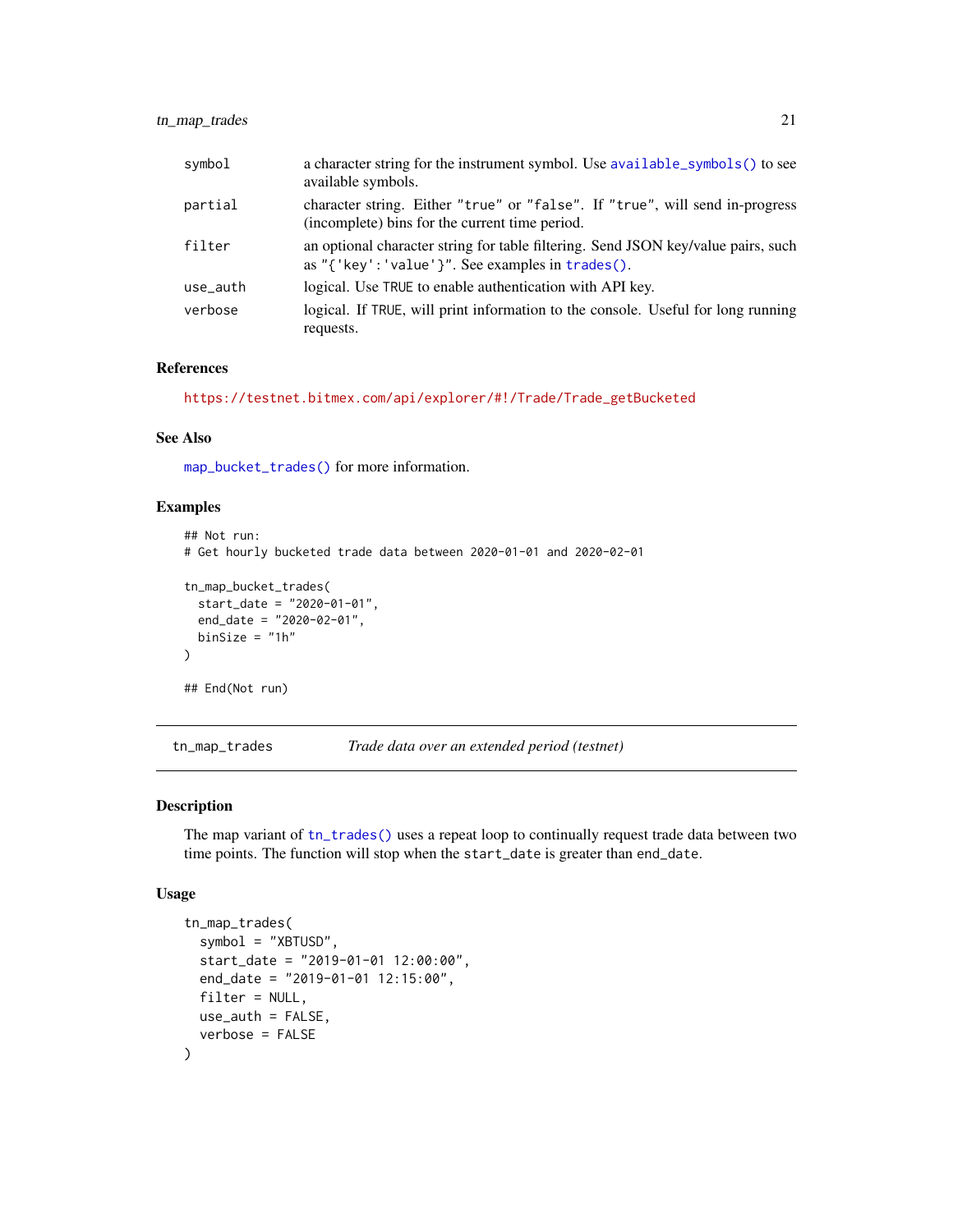# <span id="page-21-0"></span>Arguments

| symbol     | a character string for the instrument symbol. Use available_symbols() to see<br>available symbols.                                        |
|------------|-------------------------------------------------------------------------------------------------------------------------------------------|
| start_date | character string. Starting date for results in the format "yyyy-mm-dd" or "yyyy-mm-dd"<br>$hh-mm-ss$ ".                                   |
| end_date   | character string. Ending date for results in the format "yyyy-mm-dd" or "yyyy-mm-dd"<br>$hh-mm-ss$ ".                                     |
| filter     | an optional character string for table filtering. Send JSON key/value pairs, such<br>as " ${'$ key': 'value'}". See examples in trades(). |
| use_auth   | logical. Use TRUE to enable authentication with API key.                                                                                  |
| verbose    | logical. If TRUE, will print information to the console. Useful for long running<br>requests.                                             |

# Examples

## Not run:

```
# Get all trade data between 2019-05-03 12:00:00 and 2019-05-03 12:15:00
tn_map_trades(
  start_date = "2019-05-03 12:00:00",
  end_date = "2019-05-03 12:15:00",
```

```
symbol = "XBTUSD"
)
```
## End(Not run)

tn\_place\_order *Place an order (testnet)*

# Description

Place an order using the Bitmex testnet API. Requires testnet API key.

# Usage

```
tn_place_order(
  symbol = NULL,
 side = NULL,
 orderQty = NULL,
 price = NULL,
 displayQty = NULL,
  stopPx = NULL,clOrdID = NULL,
 pegOffsetValue = NULL,
```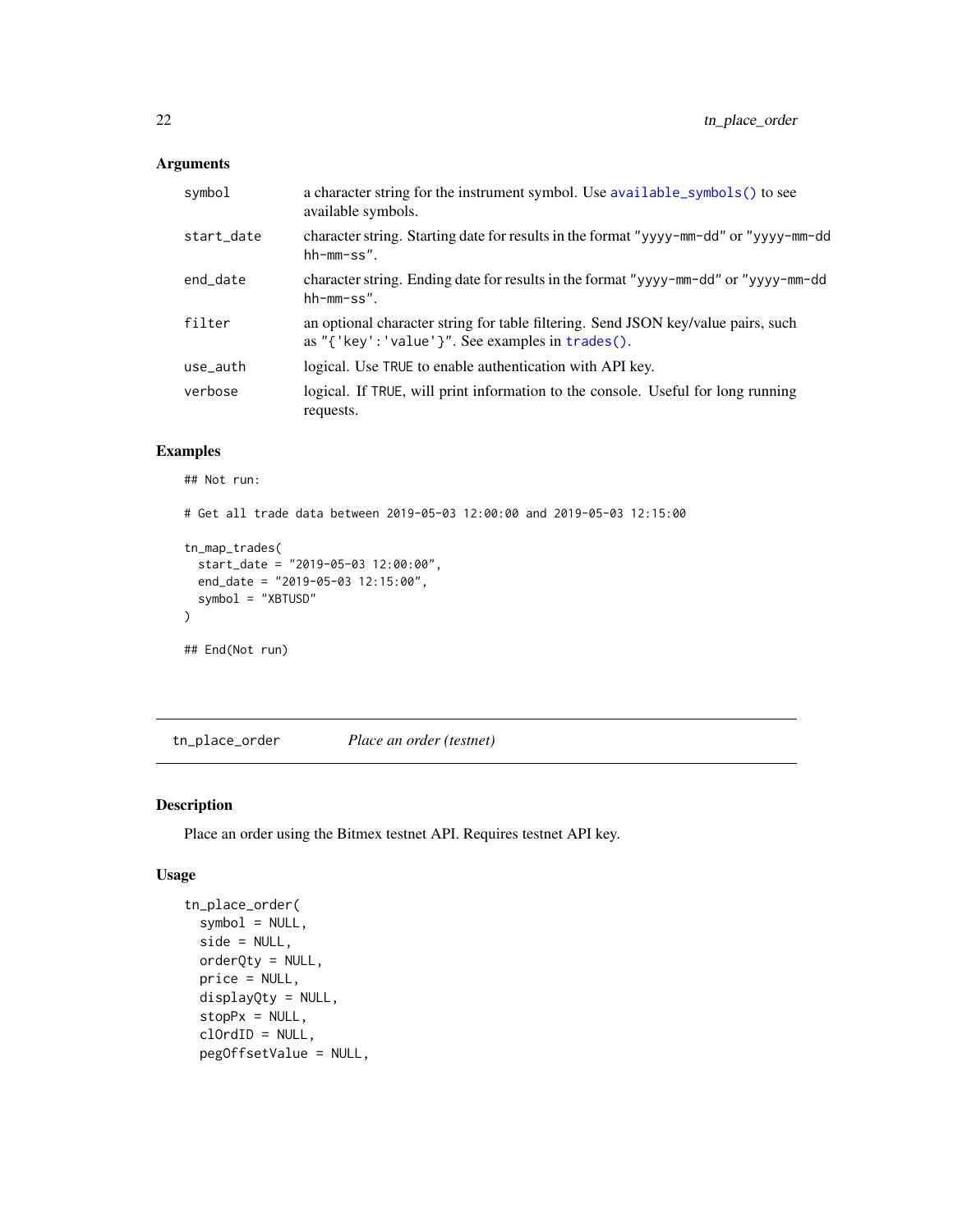# tn\_place\_order 23

```
pegPriceType = NULL,
  ordType = NULL,
  timeInForce = NULL,
  execInst = NULL,
  text = NULL\mathcal{L}
```
# Arguments

| symbol         | string. Instrument symbol. e.g. 'XBTUSD'.                                                                                                                                                                                                                                                                                                                       |
|----------------|-----------------------------------------------------------------------------------------------------------------------------------------------------------------------------------------------------------------------------------------------------------------------------------------------------------------------------------------------------------------|
| side           | string. Order side. Valid options: Buy, Sell. Defaults to 'Buy' unless orderQtyis<br>negative.                                                                                                                                                                                                                                                                  |
| orderQty       | double. Order quantity in units of the instrument (i.e. contracts).                                                                                                                                                                                                                                                                                             |
| price          | double. Optional limit price for 'Limit', 'StopLimit', and 'LimitIfTouched' or-<br>ders.                                                                                                                                                                                                                                                                        |
| displayQty     | double. Optional quantity to display in the book. Use 0 for a fully hidden order.                                                                                                                                                                                                                                                                               |
| stopPx         | double. Optional trigger price for 'Stop', 'StopLimit', 'MarketIfTouched', and<br>'LimitIfTouched' orders. Use a price below the current price for stop-sell or-<br>ders and buy-if-touched orders. Use execInst of 'MarkPrice' or 'LastPrice' to<br>define the current price used for triggering.                                                              |
| clOrdID        | string. Optional Client Order ID. This clOrdID will come back on the order and<br>any related executions.                                                                                                                                                                                                                                                       |
| pegOffsetValue | string. Optional trailing offset from the current price for 'Stop', 'StopLimit', '<br>MarketIfTouched', and 'LimitIfTouched' orders; use a negative offset for stop-<br>sell orders and buy-if-touched orders. Optional offset from the peg price for<br>'Pegged' orders.                                                                                       |
| pegPriceType   | string. Optional peg price type. Valid options: LastPeg, MidPricePeg, Market-<br>Peg, PrimaryPeg, TrailingStopPeg.                                                                                                                                                                                                                                              |
| ordType        | string. Order type. Valid options: Market, Limit, Stop, StopLimit, MarketIfTouched,<br>LimitIfTouched, Pegged. Defaults to 'Limit' when price is specified. Defaults<br>to 'Stop' when stopPx is specified. Defaults to 'StopLimit' when price and<br>stopPx are specified.                                                                                     |
| timeInForce    | string. Time in force. Valid options: Day, GoodTillCancel, ImmediateOrCancel,<br>FillOrKill. Defaults to 'GoodTillCancel' for 'Limit', 'StopLimit', and 'Limi-<br>tIfTouched' orders.                                                                                                                                                                           |
| execInst       | string. Optional execution instructions. Valid options: ParticipateDoNotInitiate,<br>AllOrNone, MarkPrice, IndexPrice, LastPrice, Close, ReduceOnly, Fixed. 'Al-<br>lOrNone' instruction requires displayQty to be 0. 'MarkPrice', 'IndexPrice'<br>or 'LastPrice' instruction valid for 'Stop', 'StopLimit', 'MarketIfTouched', and<br>'LimitIfTouched' orders. |
| text           | string. Optional order annotation. e.g. 'Take profit'.                                                                                                                                                                                                                                                                                                          |

# Value

Returns a tibble containing information about the trade that has been placed. See [https://](https://testnet.bitmex.com/api/explorer/#!/Order/Order_new) [testnet.bitmex.com/api/explorer/#!/Order/Order\\_new](https://testnet.bitmex.com/api/explorer/#!/Order/Order_new) for more details.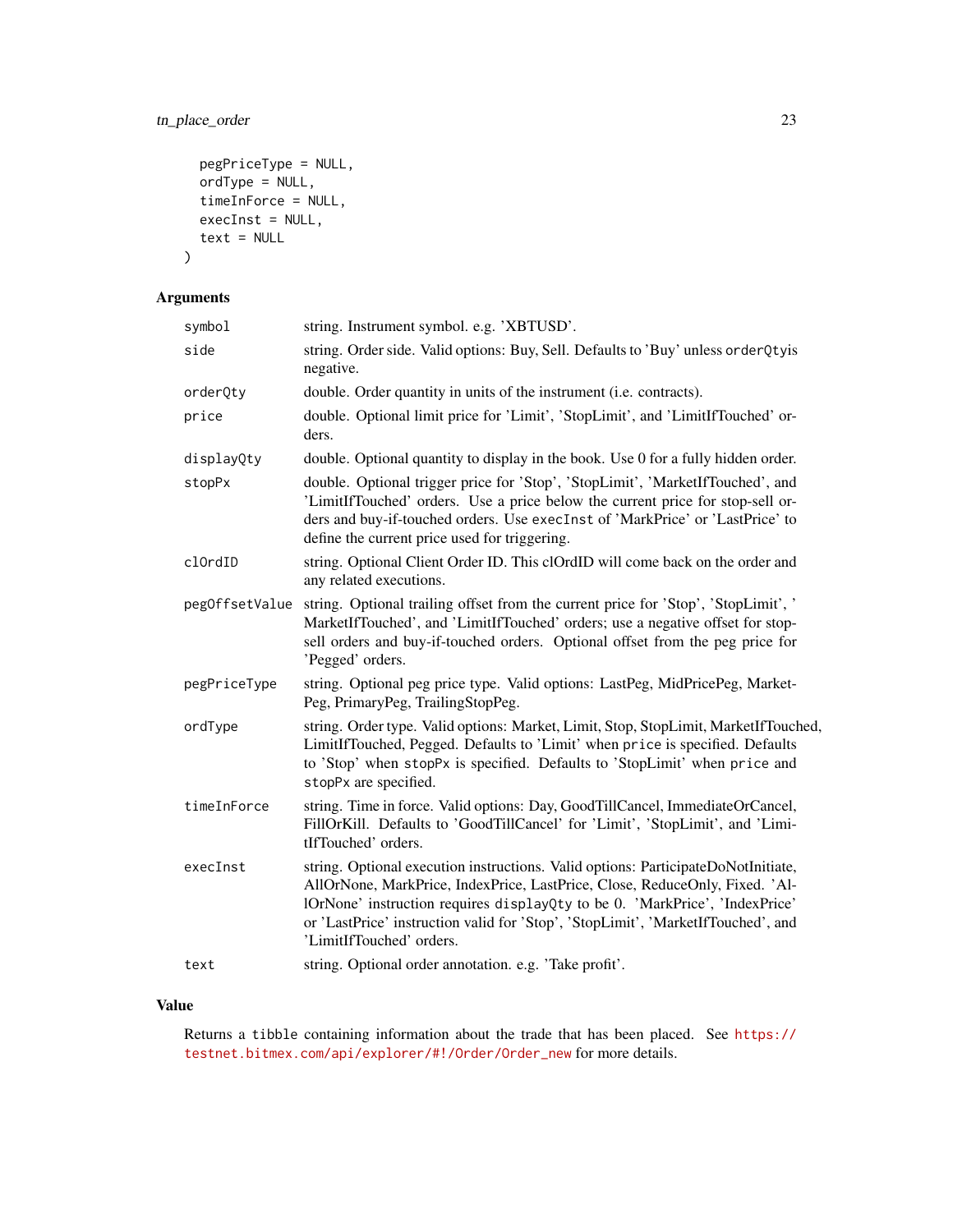# Examples

```
## Not run:
# place limit order to Buy at specific price
tn_place_order(symbol = "XBTUSD", price = 6000, orderQty = 10)
## End(Not run)
```
tn\_post\_bitmex *POST requests (testnet)*

# Description

Use tn\_post\_bitmex() to send POST requests to the testnet API. All POST requests require authentication.

# Usage

tn\_post\_bitmex(path, args = NULL)

#### Arguments

| path | string. End point for the api.                                       |
|------|----------------------------------------------------------------------|
| args | A named list containing valid parameters for the given API endpoint. |

# Value

Returns a data. frame containing the response from the request.

#### References

<https://www.bitmex.com/api/explorer/>

# Examples

```
## Not run:
# edit leverage on a position
tn_post_bitmex(
 path = "/position/leverage",
  args = list("symbol" = "XBTUSD", "leverage" = 10)
\lambda## End(Not run)
```
<span id="page-23-0"></span>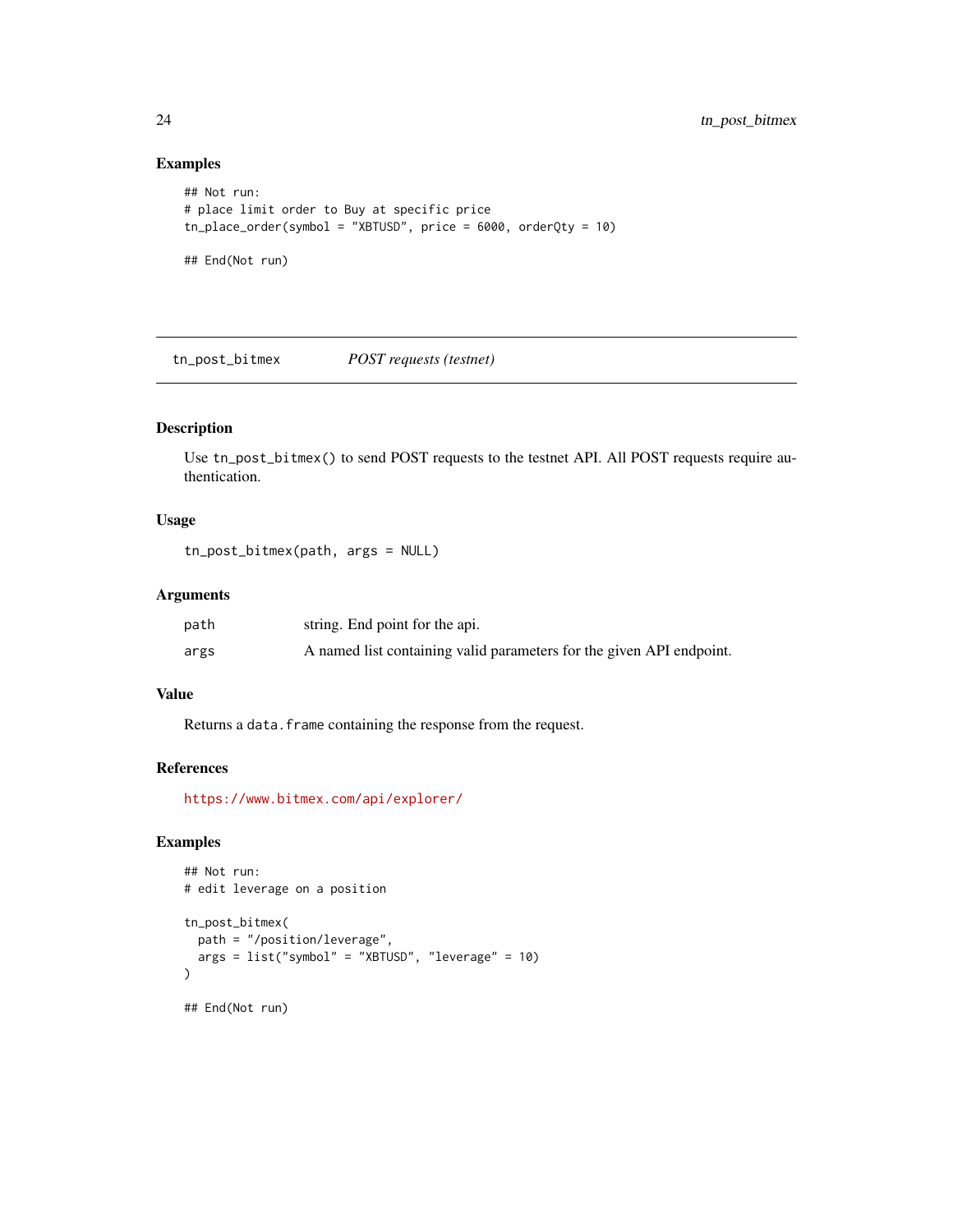<span id="page-24-1"></span><span id="page-24-0"></span>

# Description

tn\_trades() retrieves data regarding individual trades that have been executed on the testnet exchange.

# Usage

```
tn_trades(
  symbol = "XBTUSD",
 count = 1000,
 reverse = "true",filter = NULL,
  columns = NULL,
  start = NULL,
  startTime = NULL,
 endTime = NULL,
  use_auth = FALSE
)
```
# Arguments

| symbol    | a character string for the instrument symbol. Use available_symbols() to see<br>available symbols.                                               |
|-----------|--------------------------------------------------------------------------------------------------------------------------------------------------|
| count     | an optional integer to specify the number of rows to return. Maximum of 1000<br>(the default) per request.                                       |
| reverse   | an optional character string. Either "true" of "false". If "true", result will<br>be ordered with starting with the newest (defaults to "true"). |
| filter    | an optional character string for table filtering. Send JSON key/value pairs, such<br>as " $\{$ 'key': 'value' $\}$ ". See examples.              |
| columns   | an optional character vector of column names to return. If NULL, all columns<br>will be returned.                                                |
| start     | an optional integer. Can be used to specify the starting point for results.                                                                      |
| startTime | an optional character string. Starting date for results in the format "yyyy-mm-dd"<br>or "yyyy-mm-dd hh-mm-ss".                                  |
| endTime   | an optional character string. Ending date for results in the format "yyyy-mm-dd"<br>or "yyyy-mm-dd hh-mm-ss".                                    |
| use_auth  | logical. Use TRUE to enable authentication with API key.                                                                                         |

# References

[https://testnet.bitmex.com/api/explorer/#!/Trade/Trade\\_get](https://testnet.bitmex.com/api/explorer/#!/Trade/Trade_get)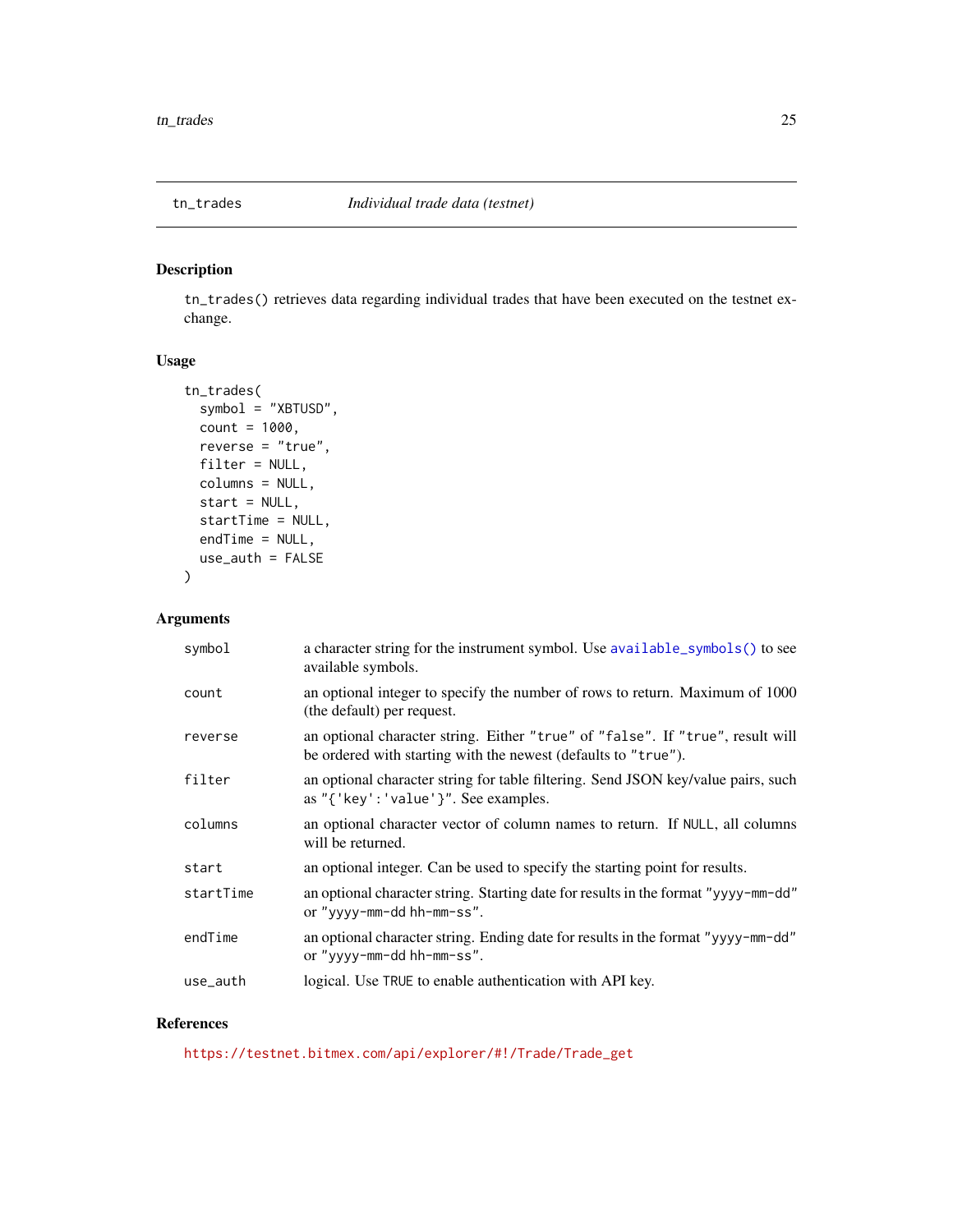26 trades and the contract of the contract of the contract of the contract of the contract of the contract of the contract of the contract of the contract of the contract of the contract of the contract of the contract of

# Examples

```
## Not run:
# Return 1000 most recent trades for symbol "XBTUSD".
tn_trades(symbol = "XBTUSD")
# Use filter for very specific values: Return trade data executed at 12:15.
tn_trades(
  symbol = "XBTUSD",
  filter = "{'timestamp.minute':'12:15'}"
)
# Also possible to combine more than one filter.
tn_trades(
 symbol = "XBTUSD",
  filter = "{'timestamp.minute':'12:15', 'size':10000}"
\lambda## End(Not run)
```
<span id="page-25-1"></span>

#### trades *Individual trade data*

#### Description

trades() retrieves data regarding individual trades that have been executed on the exchange.

# Usage

```
trades(
  symbol = "XBTUSD",
 count = 1000,
  reverse = "true",
 filter = NULL,
 columns = NULL,
 start = NULL,
  startTime = NULL,
 endTime = NULL,
 use_auth = FALSE
\mathcal{L}
```

| symbol | a character string for the instrument symbol. Use available_symbols() to see<br>available symbols.         |
|--------|------------------------------------------------------------------------------------------------------------|
| count  | an optional integer to specify the number of rows to return. Maximum of 1000<br>(the default) per request. |

<span id="page-25-0"></span>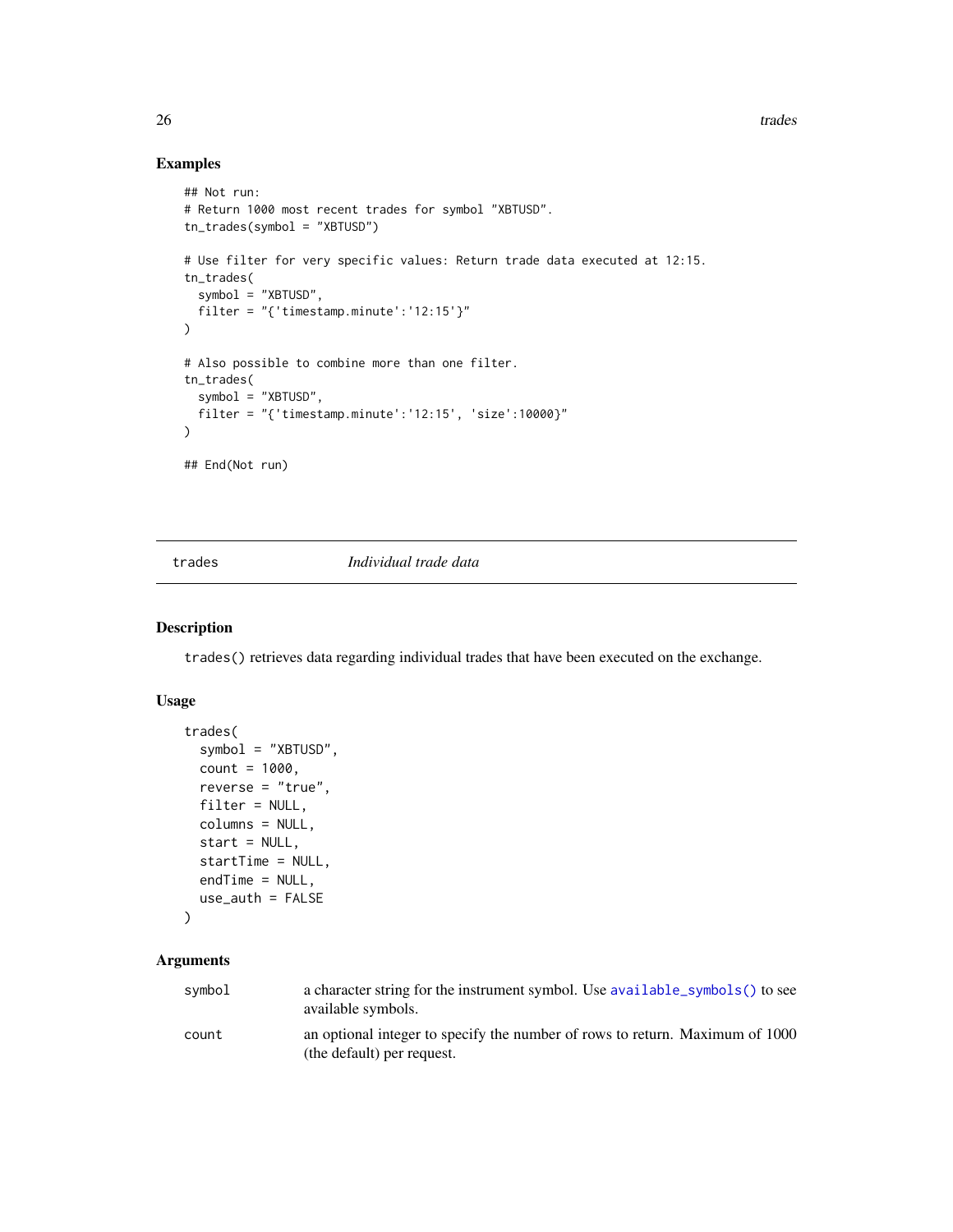trades 27

| reverse   | an optional character string. Either "true" of "false". If "true", result will<br>be ordered with starting with the newest (defaults to "true"). |
|-----------|--------------------------------------------------------------------------------------------------------------------------------------------------|
| filter    | an optional character string for table filtering. Send JSON key/value pairs, such<br>as " $\{$ 'key': 'value' $\}$ ". See examples.              |
| columns   | an optional character vector of column names to return. If NULL, all columns<br>will be returned.                                                |
| start     | an optional integer. Can be used to specify the starting point for results.                                                                      |
| startTime | an optional character string. Starting date for results in the format "yyyy-mm-dd"<br>or "yyyy-mm-dd hh-mm-ss".                                  |
| endTime   | an optional character string. Ending date for results in the format "yyyy-mm-dd"<br>or "yyyy-mm-dd hh-mm-ss".                                    |
| use_auth  | logical. Use TRUE to enable authentication with API key.                                                                                         |
|           |                                                                                                                                                  |

# Value

trades() returns a data.frame containing:

- timestamp: POSIXct. Date and time of trade.
- symbol: character. The instrument ticker.
- side: character. Whether the trade was buy or sell.
- size: numeric. Size of the trade.
- price: numeric. Price the trade was executed at
- tickDirection: character. Indicates if the trade price was higher, lower or the same as the previous trade price.
- trdMatchID: character. Unique trade ID.
- grossValue: numeric. How many satoshi were exchanged. 1 satoshi = 0.00000001 BTC.
- homeNotional: numeric. BTC value of the trade.
- foreignNotional: numeric. USD value of the trade.

#### References

[https://www.bitmex.com/api/explorer/#!/Trade/Trade\\_get](https://www.bitmex.com/api/explorer/#!/Trade/Trade_get)

# Examples

```
## Not run:
# Return 1000 most recent trades for symbol "XBTUSD".
trades(symbol = "XBTUSD", count = 10)
# Use filter for very specific values: Return trade data executed at 12:15.
trades(
 symbol = "XBTUSD",
 filter = "{\text{}' timestamp.minute':'12:15'}",
 count = 10)
```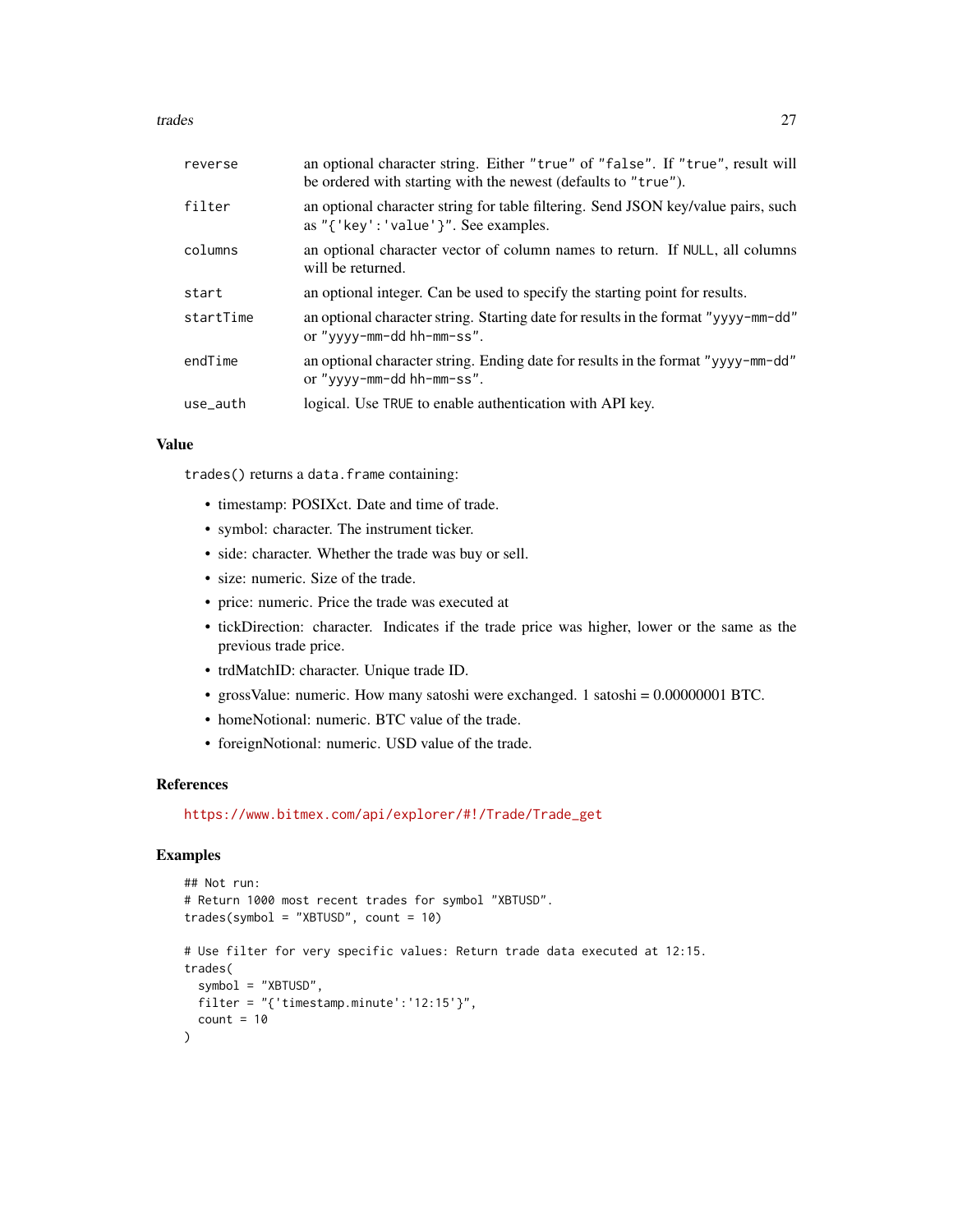```
# Also possible to combine more than one filter.
trades(
  symbol = "XBTUSD",
  filter = "{'timestamp.minute':'12:15', 'size':10000}",
  count = 10)
## End(Not run)
```
valid\_dates *Start date of data availability for available symbols*

# Description

Pass in a symbol from [available\\_symbols\(\)](#page-1-1) or no symbol to return dates for all available symbols

# Usage

```
valid_dates(symbol = NULL)
```
### Arguments

symbol character string of the instrument symbol to find start date for, or NULL for all available symbols

# Value

A data.frame containing the symbol and date from which data is available

# Examples

```
## Not run:
valid_dates("XBTUSD")
```
valid\_dates(NULL)

## End(Not run)

<span id="page-27-0"></span>